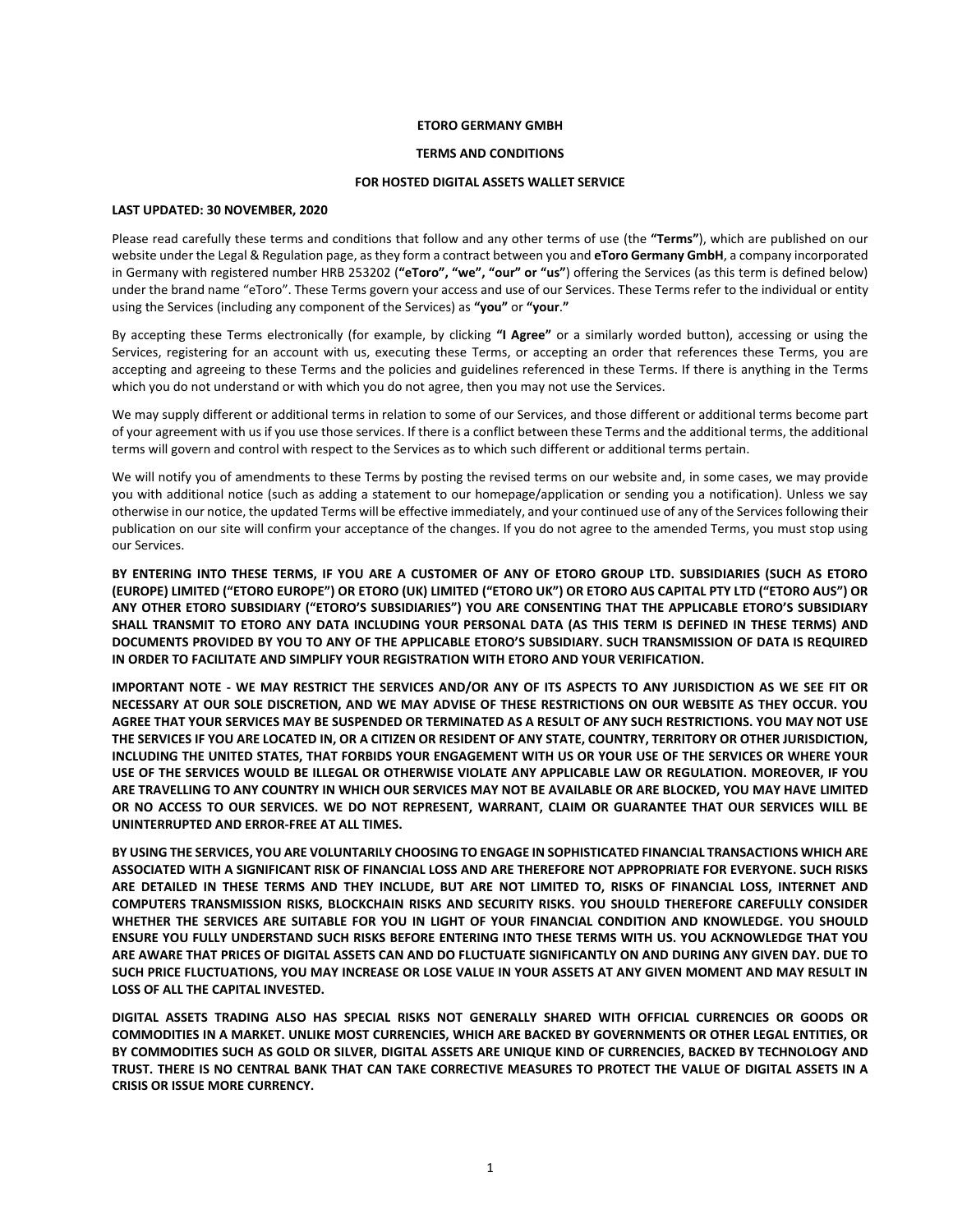# **BY AGREEING TO THESE TERMS, YOU ACKNOWLEDGE THAT ETORO IS NOT RESPONSIBLE FOR THE AFOREMENTIONED RISKS, AND YOU VOLUNTARILY ASSUME AND ACCEPT SUCH RISKS IN DECIDING TO USE ETORO SERVICES.**

## **You should print or save a copy of these Terms for your references.**

## 1. **THE SERVICES**

- 1.1. General. Your eToro Account encompasses the following services (the "**Services"**):
	- 1.1.1. **Hosted Digital Asset Wallet Services.** Access to one or more hosted Digital Assets wallets that allow users to store in custody, track, transfer and receive certain Supported Digital Assets (as defined below) (the **"Hosted Wallet**").

Custody services for the cryptoassets (*Kryptoverwahrgeschäft*) provided to you are regulated by the Federal Financial Supervisory Authority (**"BaFin"**) and are subject to the German Banking Act (*Kreditwesengesetz*), as implemented by the Amending Directive on the Fourth EU Anti-Money Laundering Directive (*Gesetz zur Umsetzung der Änderungsrichtlinie zur Vierten EU-Geldwäscherichtlinie*).

## 1.2. Definitions.

- 1.2.1. "**Account"** means your account with eToro Germany for using the Services as defined under these Terms, as will be available from time to time.
- 1.2.2. "**Cryptocurrency**" (or, "**cryptoassets**" (*Kryptoverwahrgeschäft*)) means a type of decentralized digital currency which is not issued by any central bank or issuer in which encryption techniques are used to facilitate the generation of units of the currency or asset and verify the transfer of units.
- 1.2.3. "**Tokenized Asset**" means a type of virtual asset representing a value connected to a selected fiat currency and/or commodity and/or any other financial instrument. For more details and risks associated with respect to Tokenized Assets, see Sectio[n 7](#page-5-0) of these Terms.
- 1.2.4. **"Digital Assets**" means Cryptocurrencies, Tokenized Assets and other digital rights or assets which may be available on our platform from time to time.
- 1.2.5. **"Supported Digital Assets"** means those Digital Assets that eToro, in its sole discretion, decides to support for each of the Services, as shall be available from time to time in our platform. It is hereby clarified that different types of Supported Digital Assets may be available for certain types of the Services but not for others. In addition, the Supported Digital Assets that eToro supports may change from time to time (including ceasing to support certain Digital Assets with respect to the certain types of Services) according to eToro's sole discretion, as shall be updated in your Account or reflected on our platform. You will have 5 business days as of our notification of such change to withdraw any Digital Assets which we cease to support. eToro does not accept any liability or responsibility for any losses resulting from such an update.

Under no circumstances should you attempt to use your Account to store, send, request, or receive digital currencies in any form that are not supported by eToro. eToro assumes no responsibility or liability in connection with any attempt to use eToro Services for Digital Assets that eToro does not support.

# 2. **CREATING YOUR ETORO ACCOUNT**

eToro is committed to maintain safe and reputable services which comply with AML, KYC and any other similar regulations applicable to us. Therefore, in order to create and maintain an Account, you will be required to provide us with certain information and identification documentation and comply with certain eligibility factors, as follows:

## 2.1. Eligibility.

- 2.1.1. It is a pre-condition that our Services can be only used and contracts are only formed by those who are permitted to enter legally binding agreements. Therefore, if there is any reason why you would not be able to enter a legally binding agreement with us, for whatever reason - do not use our Services. Such reasons could include, but are not limited to persons that have not yet reached a legal age of consent in a relevant jurisdiction. You must be at least 18 years old, or such higher age as required by applicable law, to register for an Account.
- 2.1.2. Without limiting the foregoing, by using our Services you acknowledge and understand that laws regarding Digital Assets, where such exists, vary throughout the world, and it is your obligation alone to ensure that you fully comply with any law, regulation or directive, relevant to your country of residency with regards to the use of our Services. For avoidance of doubt, the ability to access our Services does not necessarily mean that our Services, or your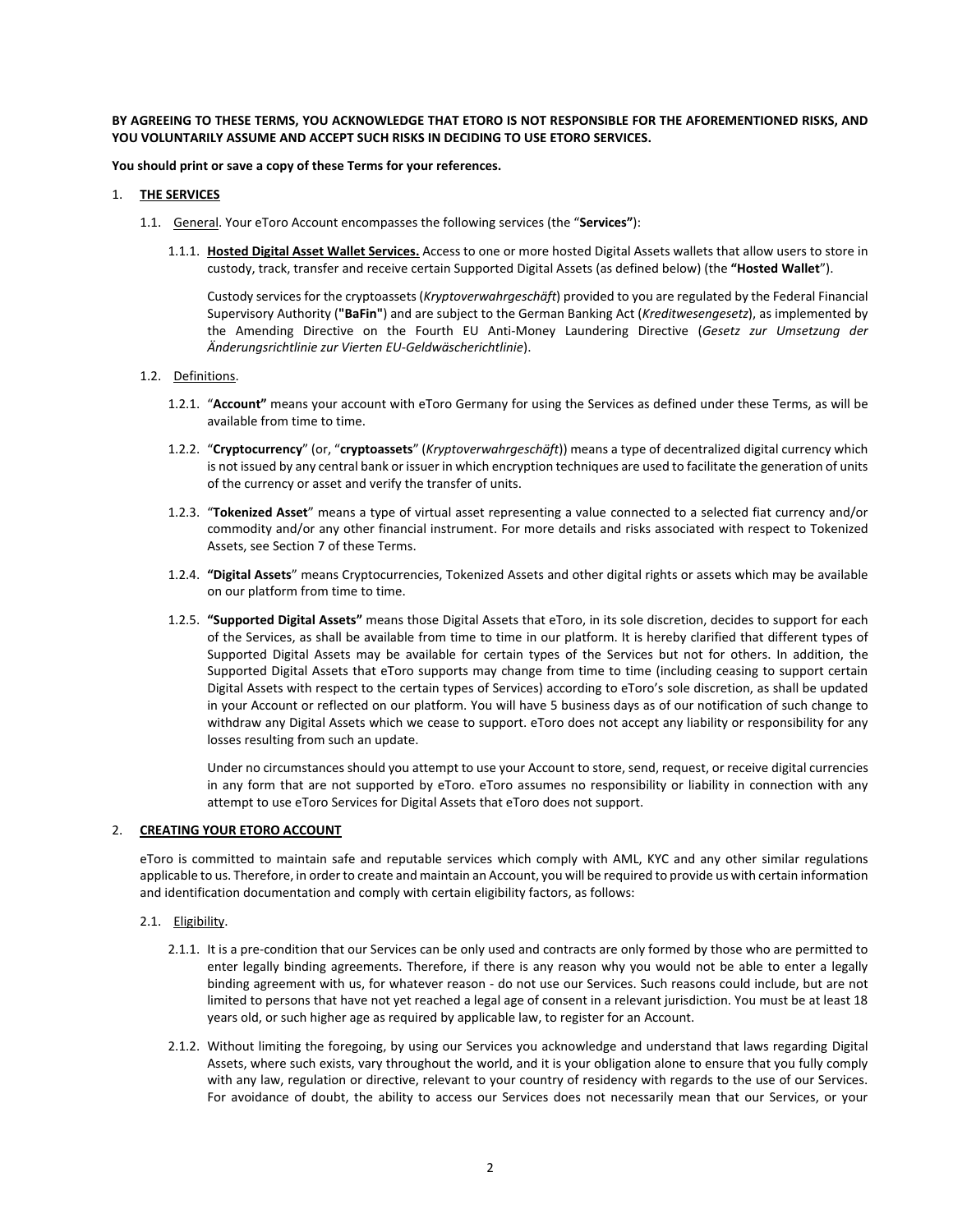activities through it, are legal under the laws, regulations or directives relevant to your country of residency. Our websites or mobile application and any other online or offline material do not constitute, and may not be used for the purposes of, an offer or solicitation to anyone in any jurisdiction in which such offer or solicitation is not authorized, or to any person to whom it is unlawful to make such an offer or solicitation.

- 2.1.3. By registering an Account, you expressly represent and warrant that you: (i) follow the rules and laws in your jurisdiction of residence and/or jurisdiction from which you access the Services; (ii) are of sound mind capable of taking responsibility for your own actions.; (iii) will comply at all times with these Terms and will not take any action which is in breach of any of your undertakings provided herein.
- 2.1.4. eToro may, in its sole discretion, limit the number of eToro's Accounts that you may hold, maintain or acquire.
- 2.2. Identification.
	- 2.2.1. It is your duty to provide eToro and its affiliates with accurate, current, and complete information about yourself as prompted by the registration process or as eToro may from time to time request and keep such information updated. You authorize eToro to make such inquiries that it considers necessary to validate your identity and you agree that eToro may do so using third-party service providers. You further authorize any and all third parties to which such inquiries or requests may be directed to fully respond to such inquiries or requests.
	- 2.2.2. If you do not provide the information within the required time frame, or provide inaccurate, incomplete or otherwise misleading information, we reserve the right to limit, block access to the Services and terminate your eToro Account or assign your account to one of eToro's affiliates.
	- 2.2.3. eToro will have no liability or responsibility for any permanent or temporary inability to access or use any Services, including your inability to withdraw Supported Digital Assets, as a result of any non-compliance with any identity verification or other screening procedures we may impose from time to time.
	- 2.2.4. We will confirm and verify the identity of each person who registers on our system and opens an Account with us. Therefore, you will be prompted to provide us with information when you register with us, including: (1) name, (2) address, (3) date of birth, (4) phone number and any other personally identifiable information that we may ask for from time to time such as a copy of your passport, proof of address or other identifying documents or information, and the countries of which you are a tax resident, and confirm whether you are a US citizen or your place of birth is in the US. You shall notify eToro in writing within 7 days as of any material change in the validity of, or information previously provided to us.
	- 2.2.5. It is your responsibility to provide us with a true, accurate and complete e-mail address and other contact information that we may request, and to keep such information up to date. You understand and agree that if eToro sends you an electronic Communication (as defined below) but you do not receive it because your primary email address on file is incorrect, out of date, blocked by your service provider, or you are otherwise unable to receive electronic Communications, eToro will be deemed to have provided the Communication to you. You may update your information by logging into your Account and visiting settings or by contacting our support team at [https://www.etoro.com/customer-service.](https://www.etoro.com/customer-service)
	- 2.2.6. If you are a customer of any of eToro Subsidiaries or if you have registered to eToro other services, by entering into these Terms, you are consenting that such eToro's Subsidiary may transmit to eToro any data relating to you and your Account including your personal data (including your personally identifiable information and your payment details) and documents provided by you to the applicable eToro's Subsidiaries (the **"Personal Data"**). Such transmission of data is required in order to facilitate and simplify your registration with eToro and your verification.
	- 2.2.7. From time to time you may be requested to provide us with certain documents to verify the details of the electronic wallet and other means of payment used by you to wire Supported Digital Assets to and from your Account, or other details provided by you. Subject to such verification, you may or may not be permitted to transfer Supported Digital Assets to and from your Account or use or continued use of the Services.
	- 2.2.8. Upon the death or incapacity of an Account owner and if the legal heirs or representatives of such Account owner would like to withdraw the remaining withdrawable balance in the Account (if any), such legal heirs should present to us official legal documents from the applicable authorities in the relevant jurisdiction to our satisfaction, and we, in our sole discretion and upon examination of such documents to our full satisfaction, shall make the decision whether to allow such withdrawal.
	- 2.2.9. We will post details of your Account activity on our website or application (**"Account Information**"). Updated Account Information will be available after any activity takes place on your Account. Posting of Account Information on the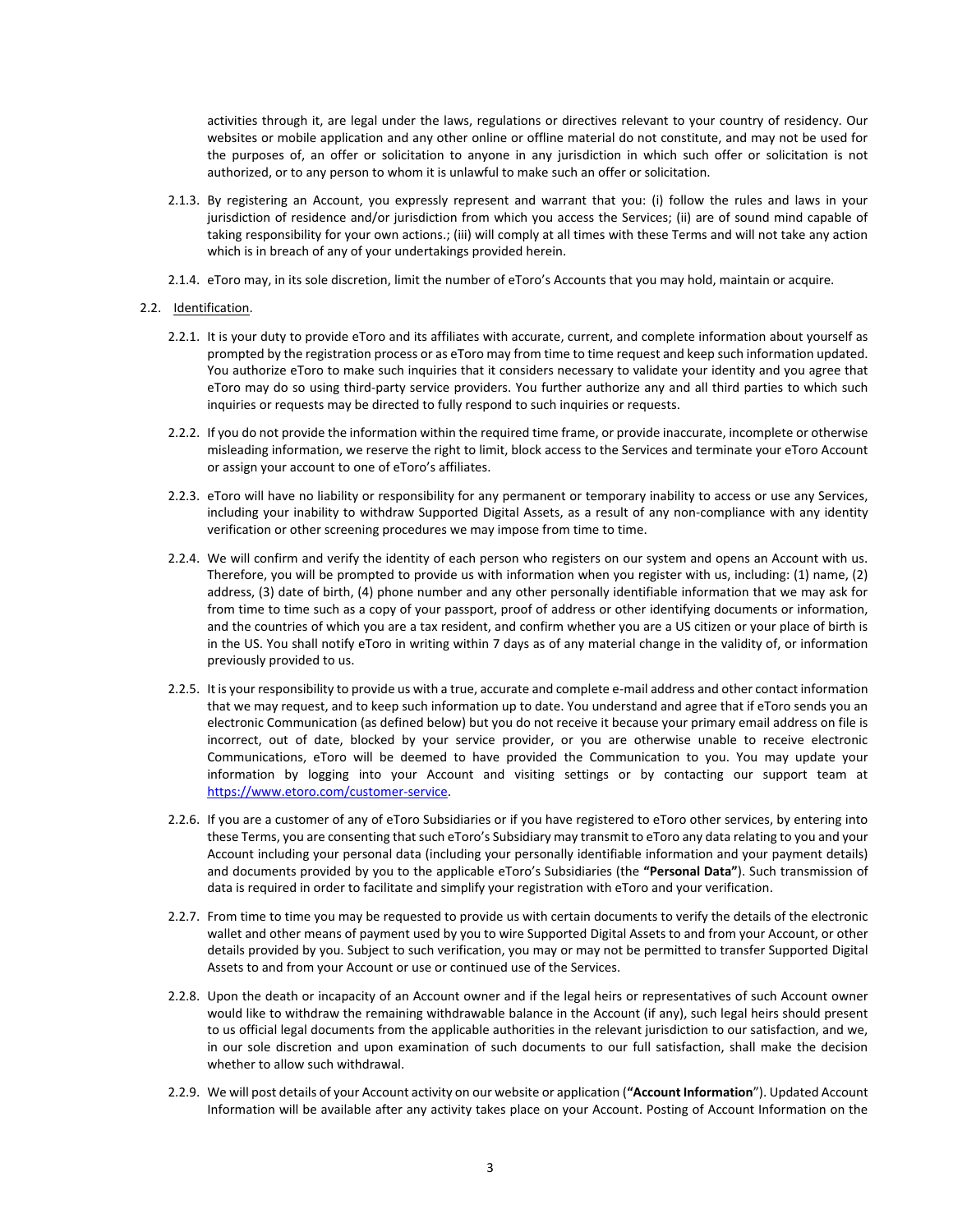website or application will be deemed delivery to you of any relevant information (such as confirmations and account statements). We may at our sole discretion withdraw or amend any Account Information at any time. Unless otherwise agreed by us you agree that we are under no obligation to provide confirmations in hard copy or by email rather than through the website or application. The Account Information (save if manifestly incorrect) will be conclusive evidence of your transactions and will be binding on you if not objected to in writing within one business day of posting.

2.2.10.eToro reserves the right in its sole discretion to decline to open Accounts and to temporarily or permanently suspend Accounts or functionalities, including where required or recommended by applicable governmental, regulatory or law enforcement requirements, including where you fail to provide sufficient information to verify your Account. The eToro Services are for the use only of the registered Account holder. You agree that the information you provide to eToro during the Account creation and any subsequent identity verification processes is accurate and complete, and will be updated as necessary to keep it so.

# 3. **MANAGING YOUR ETORO ACCOUNT**

- 3.1. Performance of Transactions. In order to perform transactions via your eToro Account you will need to use your personal account name and password and provide instruction in your account. The private keys associated with your account shall be sent following your instructions, subject to all limitations and conditions as described in these Terms, including security measures taken by eToro.
- 3.2. Account Security. eToro uses multi-level systems and procedures to collect and verify information about you in order to protect eToro and our users from fraudulent users. You are solely responsible for maintaining adequate security and control of any and all log in IDs, passwords, personal identification numbers (PINs), authenticators, and any other codes that you use to access the Services as well as safekeeping the electronic device through which you access the Services. You are required to take all reasonable steps to avoid and prevent the loss, theft or misuse of such security measures and electronic device by others or any other unauthorized access to use the Services using your Account credentials. You must keep your Account ID, passwords and any other Account credentials confidential and not authorize any third party to access or use the Services on your behalf. Any loss or compromise of your electronic device or your security details may result in unauthorized access to your Account and the loss or Digital Assets held in your Account. You must keep your security details and passwords safe at all time and should not write them down or otherwise make them visible to others. You undertake to notify us promptly of any such unauthorized access or use. You will cooperate with us in the investigation of any suspected unauthorized access to or use of the Services using your Account credentials or private keys, and any security breach of your Account, system, or network, and provide us with the results of any third-party forensic investigation that you undertake. You will be responsible, and eToro will have no liability, for all activity that takes place within your Account when it is accessed using your Account credentials, whether or not authorized by you. If you appoint a third party to control any of your Account credentials, eToro is not responsible for the actions or omissions of such third party. Control of such information will allow such third party to make transactions in your Account including transferring all of your Supported Digital Assets from your Account and you may never regain those Digital Assets.
- 3.3. Mobile Phone Number Required. To use the Services you must provide a valid mobile phone number. This number you provide will be used in our two-factor authentication process required in certain transactions. As part of using the Services, you are agreeing to receive SMS/text messages from us. Please note that while we do not charge you for SMS/text messages, your mobile carrier's standard messaging rates will apply. Failure to provide a valid mobile phone number may result in restriction of your use of the eToro Services. If eToro suspects that your mobile number is invalid or that you are using a VOIP service to circumvent the requirement to provide a valid mobile phone number, eToro may suspend or otherwise restrict your use of the eToro Services.

# 4. **ORDERS**

- 4.1. General. By using your Account to submit an order to use each type of the Services ("**Order**"), you are authorizing us to affect a transaction in the Supported Digital Assets indicated by you. For the avoidance of any doubt your Orders may include, inter alia, the following: sending Digital Asset to your Hosted Wallet; receiving Supported Digital Asset from third parties to your Hosted Wallet. You recognize that all Orders should only be submitted after careful consideration and once you understand and accept the consequences of their placement. You shall be responsible for monitoring all your orders until we confirm execution or cancellation of the order. We shall be entitled to act upon any Order or any instruction in general which we reasonably believe is given by you or on your behalf without further enquiry as to the genuineness, authority or the identity of any such person giving or purporting to give such Order or instruction.
- 4.2. eToro Rights to Cancel, Suspend or Refuse Orders. There is no guarantee that your Order will be filled in full or in part. We have a right at any time to refuse to accept and/or cancel and/or suspend your Order or any part thereof according to our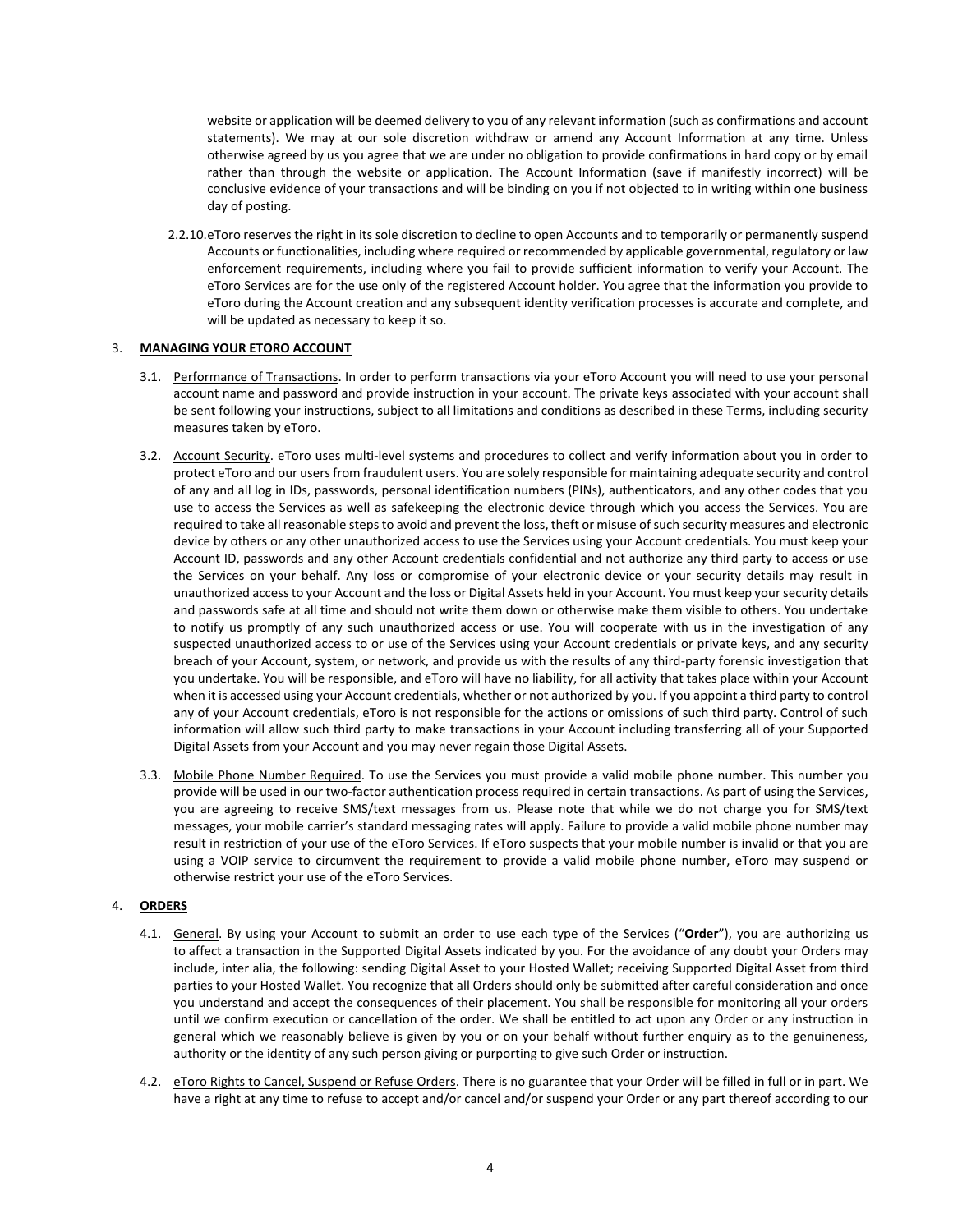sole discretion, without any liability whatsoever to the fullest extent permitted by law, including but not limited to liability for damages, loss of profit, loss of revenue, loss of business, loss of opportunity, loss of data, indirect or consequential loss arising from our decision, without any further notice to you including (but not limited) in the following circumstances: (a) as required by any applicable law and regulations (including Anti Money Laundering ("**AML**") or if your Order violates any applicable laws, regulations or rules, or is intended to defraud or manipulate the market; (b) in response to a subpoena, court order or other binding government order (c) if we or any third party acting on our behalf suspect that the Order is in violation of any of the terms herein including a suspected Prohibited Use; (d) due to Force Majeure Event; or (e) market conditions; (f) your breach of this Terms; (g) insufficient or inadequate funds in your Account (including all commission, charges, taxes and any amount in addition to the current price of the Supported Digital Asset that we reasonably consider may be necessary); (h) risk considerations; (i) we are concerned that the Order may not have come from you or an authorized person on your behalf; (j) you have exceeded any limit applicable to you or in respect of your dealings with us and other matters that affect trading generally; (k) in the event that liquidity providers are unable to provide liquidity to us as may be required for the applicable transaction; (l) any other circumstances according to our sole discretion.

- 4.3. Responsibility for Providing Correct Order Information. We do not guarantee the identity of any third party user, receiver, requester or other third party with whom you are engaging when you place an Order. You should verify all transaction information prior to submitting an Order. You acknowledge and agree that you are solely responsible for providing the correct information, including any Supported Digital Asset address information, and we will have no liability for your failure to provide us with the correct information in connection with an Order.
- 4.4. Pending Orders. Once submitted, an Order will be pending until executed, subject to these Terms. A transaction is not complete while it is in a pending state. Supported Digital Assets associated with transactions that are in a pending state will not be available to conduct other transactions.
- 4.5. Modification and Cancellation. Once the digital currency network recognizes the information you send from the Service and validates it, the information is broadcasted to other individuals and companies in the relevant network and the Service cannot be used by you to cancel or reverse an Order. The same is true for all Supported Digital Assets. Any attempt to cancel or modify an Order or any instruction in general is simply a request to us to do so. We are not liable to you if we are unable to cancel or modify an instruction. You understand and agree that, if an instruction cannot be cancelled or modified, you are bound by any execution of the original instruction.
- 4.6. Limitation on Orders. The use of the Services may be subject to certain limits such as sizes (which might be stated in fiat money or in Digital Asset). Accordingly, you may deposit, transact or withdraw in a given period or any other limit as shall be determined at eToro's sole discretion. Your limits, if applicable, may be posted in your Account or our platform, from time to time. Said limits may vary depending on your payment method, verification steps you have completed, and other factors. eToro reserves the right to change applicable limits as we deem necessary in our sole discretion. If you wish to raise your limits beyond the posted amounts, you may submit a request to our customer support. We may require you to submit additional information about yourself or your business, provide records, and arrange for meetings with eToro staff. eToro reserves the right to charge you with costs and fees associated with our enhanced due diligence, provided that we notify you in advance of any such charges. At our sole discretion, we may refuse to raise your limits or we may lower your limits at a subsequent time even if you have completed our enhanced due diligence.

## 5. **DEPOSIT AND WITHDRAWALS**

The Services allow you to deposit or withdraw Supported Digital Assets in accordance with these Terms and the following conditions:

- 5.1. Subject to Section [7](#page-5-0) below, following the successful creation of an Account and completing the verification procedure, we shall provide you with a specific address for each Supported Digital Asset you wish to deposit. Once we receive the Supported Digital Assets deposited by you and subject to our verification and AML policies and procedures, the appropriate number of units of the relevant Supported Digital Assets will appear in your Account.
- 5.2. We reserve the right in our sole and exclusive discretion to reject and reverse any deposit of Supported Digital Asset for any reason whatsoever, including without limitation, as may be required under our AML policies and procedures or other law or regulation applicable to us. Should we elect to reject said deposit, we shall return said Supported Digital Asset to the originating address. During this process Supported Digital Asset may not end up in originating address due to internal mechanism and protocol managed by your third-party original address provider policies. We do not hold any liability for the consequences of any error in returning such Supported Digital Assets or any errors in placing a wrong deposit address.
- 5.3. You may periodically transfer to your Account any Supported Digital Assets. If you elect to transfer to your Account any assets that are not supported, or if you deposit Supported Digital Assets to an address that does not correspond to the exact address we provided you, such assets may be permanently lost. We do not hold any liability for the consequences of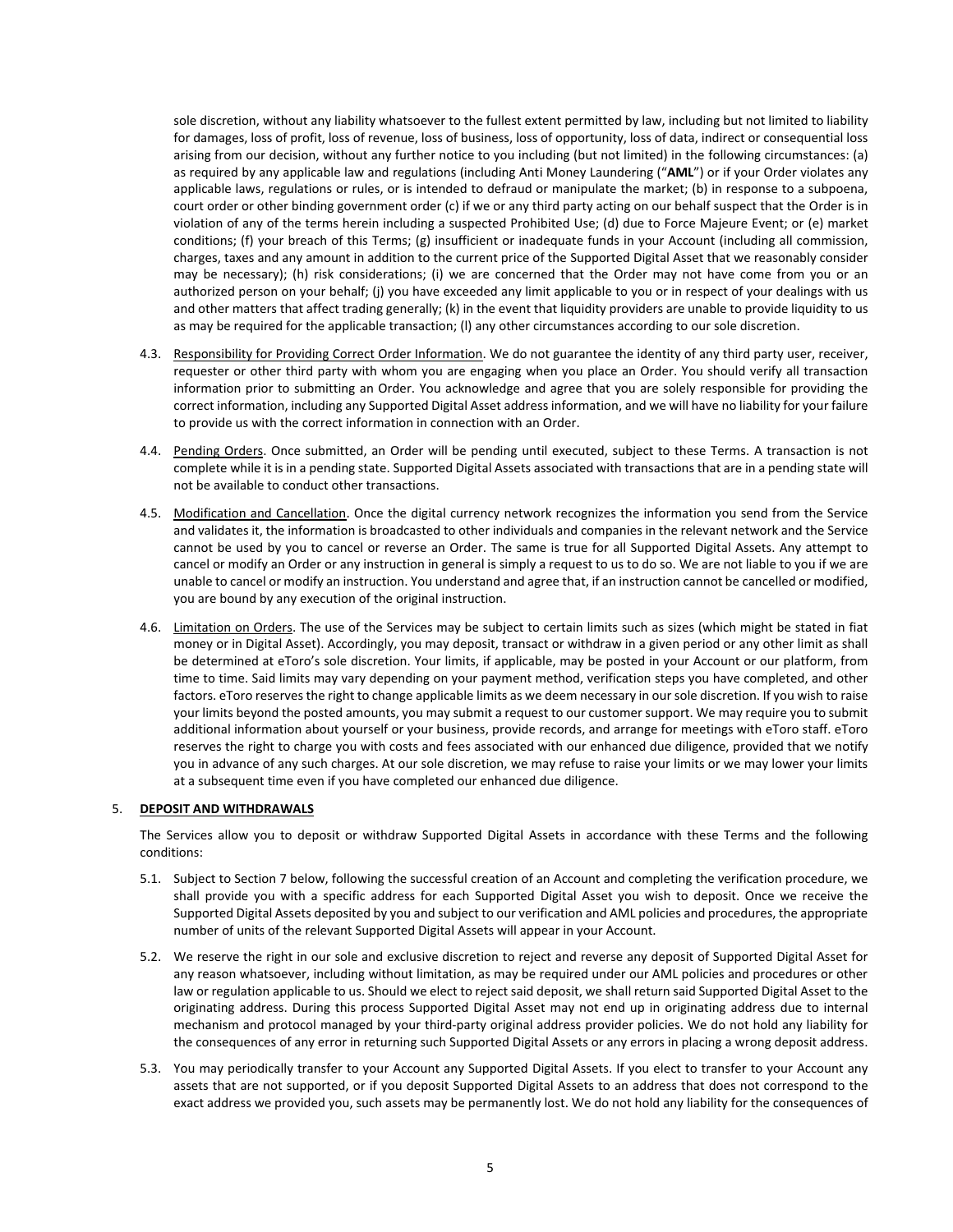any error in depositing non-supported Digital Assets or any errors in placing a wrong deposit address.

- 5.4. You acknowledge and agree that we may impose deposit or withdrawal limits (maximum or minimum) at our sole discretion. You further acknowledge that some Supported Digital Assets cannot be held under certain minimum quantity based on its underlying software protocols, therefore if the amount deposited is less than such minimum quantity, the Supported Digital Assets deposited will not appear in your Account.
- 5.5. You will not be entitled to receive any interest or other fees on any Supported Digital Assets held in your Account even if eToro receives interest or other fees from any third parties.
- 5.6. We reserve the right to reject the withdrawal into a specific withdrawal address in our sole and exclusive discretion for any reason whatsoever, including without limitation, as may be required under our AML policies and procedures or other law or regulation applicable to us. Should we elect to reject said address, such withdrawal shall be cancelled and you shall be required to initiate an additional withdrawal request an alternative withdrawal address.
- 5.7. The Supported Digital Assets shall be withdrawn to your external withdrawal address in full, less eToro's fees (if any) as detailed in our Fees Page (as defined below) and subject further to: (i) any tax deduction required by law; and (ii) any owed amounts which are incurred in respect of transfer charges that may be levied; and (iii) any other amounts owed by you to eToro; and (iv) if otherwise required under these Terms. You hereby authorize eToro to make such deduction from any Supported Digital Assets available on your Account.
- 5.8. You represent and warrant that you are fully liable in the event you choose to withdraw any Supported Digital Assets from your Account to a withdrawal address, which is not under your control. Furthermore, it is your responsibility to make sure the withdrawal address you have requested is supporting the Supported Digital Assets you are asking to withdraw and that such address is properly formatted and insuring that there are no errors in any of the transfer instructions, otherwise, such Supported Digital Assets may be permanently lost. We do not hold any liability for the consequences of any error in placing a withdrawal address. The timing for completing any withdrawal or deposit will depend on third party actions that are outside the control of eToro such as your external wallet provider, and eToro makes no guarantee regarding the amount of time it may take to complete any withdrawal or deposit.
- 5.9. For the avoidance of doubt, you will only be entitled to withdraw and/or deposit Supported Tokenized Assets that are specifically announced or otherwise marked on our platform as Tokenized Assets which can be deposited or withdrawn from an Account.

# 6. **CUSTODY**

- 6.1. Custody services for the Digital Assets provided to you are regulated by the Federal Financial Supervisory Authority ("**BaFin**") and are subject to the German Banking Act (Kreditwesengesetz), as implemented by the Amending Directive on the Fourth EU Anti-Money Laundering Directive (Gesetz zur Umsetzung der Änderungsrichtlinie zur Vierten EU-Geldwäscherichtlinie). We will provide you custody services in accordance with BaFin rules.
- 6.2. We may appoint an affiliate or third party to hold Digital Assets on your behalf, and we will exercise reasonable skill and care in the selection, appointment and periodic review of the firm we appoint. In this circumstance, the Digital Assets may be held in the affiliate or third party's 'wallet', or in another appropriate manner.
- 6.3. We, an appointed affiliate, or an appointed third party, may hold the Digital Assets, until we receive further instructions from you to transfer that Digital Assets, to the extent we support such transfer functionality.
- 6.4. You acknowledge, accept, and consent that eToro may lend any Digital Assets held by eToro on your behalf to any third party, holding any Digital Assets held on your behalf in third party 'wallets', and/or utilising any Digital Assets held on your behalf or rights arising from or related to such Digital Assets for eToro's benefit, unless prohibited by applicable law, all subject to your right to sell such Digital Assets at any time. If we receive income or benefits for such Digital Assets, we are not obliged to pass on such income or benefits to you.
- 6.5. No compensation scheme is available to you in relation to the custody services for your Digital Assets provided to you by eToro, including under the German Banking Act (Kreditwesengesetz) or applicable European legislation (including Directive 94/19/EC on deposit-guarantee schemes and Directive 97/9/EC on investor-compensation schemes).

# <span id="page-5-0"></span>7. **TOKENIZED ASSETS**

- 7.1. eToro does not approve or disapprove the underlying technology regarding any Tokenized Asset and should not be used as a substitute for your own understanding of the risks specific to each Tokenized Asset. We give you no warranty as to the suitability of the Tokenized Asset and assume no fiduciary duty in our relations with you.
- 7.2. There is never a guarantee that there will be an active market for one to sell, buy, or convert Tokenized Asset within the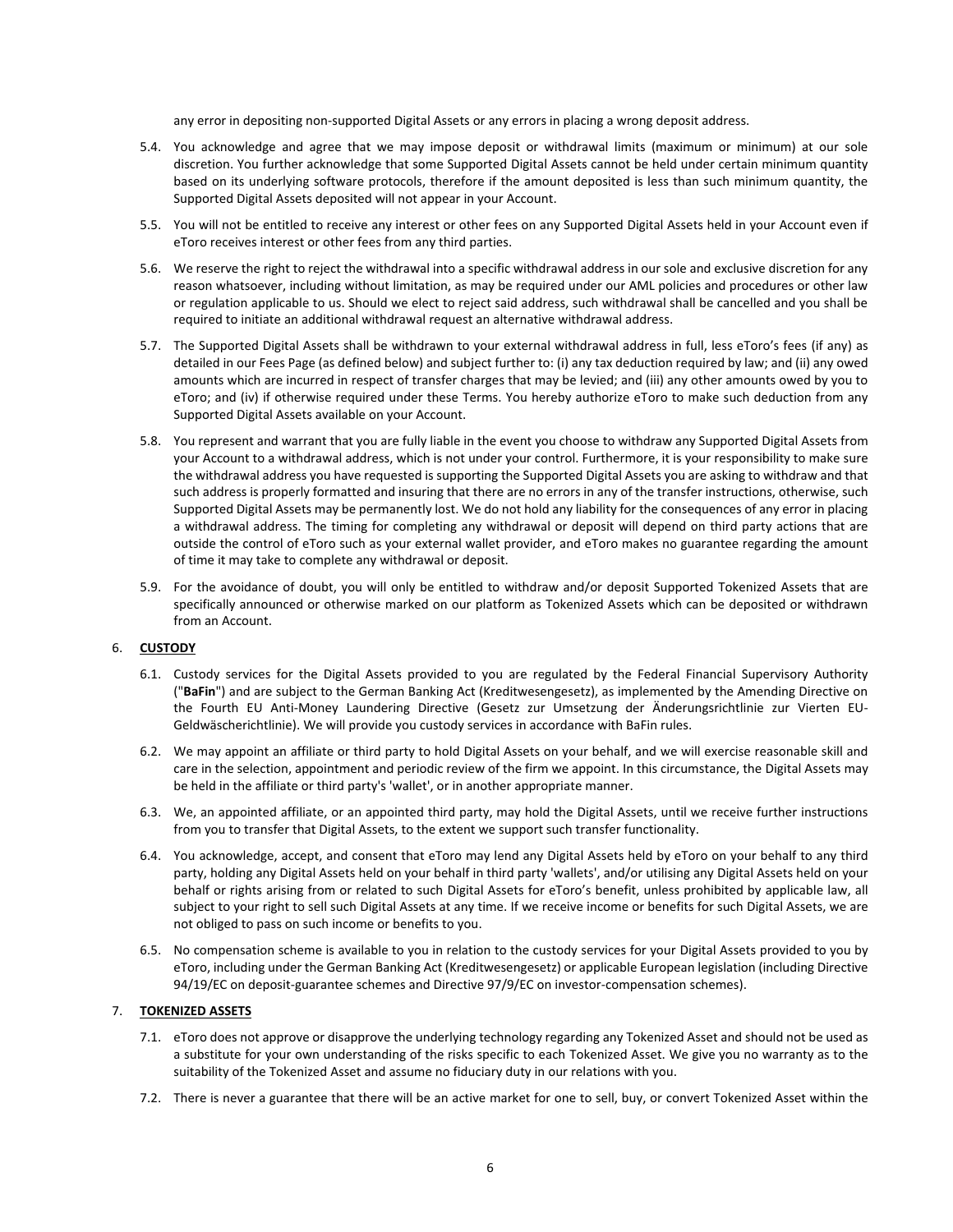eToro platform or in alternative platforms. eToro makes no representations or warranties about whether a Tokenized Asset supported by our platform may be traded outside of it. Any Tokenized Asset may become non-supported without notice or consent. eToro and/or any of its affiliates and/or anyone on its behalf make no representation to buy or sell or convert any Tokenized Asset which is available as part of the Services.

- 7.3. It is hereby clarified that other than the entitlement to hold and transfer (subject to any limitations as described in these Terms) the Tokenized Asset, the Tokenized Assets will not grant you or any other person any other entitlement, in particular they will not:
	- 7.3.1. entitle you to a share in the Tokenized Asset's issuer's profits (such as, but not limited to, payment of dividends), or to exercise voting rights in relation to the issuer;
	- 7.3.2. entitle you to vote on the day-to-day business or strategic operations of the Issuer of the Tokenized Asset;
	- 7.3.3. entitle you to any kind of return (whether income or profit);
	- 7.3.4. entitle you to any contractual right to be repaid the purchase price of the Tokenized Asset;
	- 7.3.5. entitle you to the fiat currency and/or commodity and/or the other financial instrument to which the value of the Tokenized Asset is connected, or grant you a right of any kind in relation to such fiat currency and/or commodity and/or the other financial instrument;
	- 7.3.6. represent any other type of claim on the issuer of the Tokenized Asset or any other person for return of any monetary value;
	- 7.3.7. oblige any person to make a payment or entitle any person to a receive a payment.
- 7.4. Supported Tokenized Assets may not be withdrawable as shall be indicated on eToro's platform, thus if you close your Account you are advised to first use the Services for the conversion (subject to any limitations as described in these Terms) of any non-withdrawable Supported Tokenized Assets into withdrawable Supported Tokenized Assets in order to have such assets withdrawn before closure of the Account. eToro assumes no responsibility or liability in connection with any loss due to your closure of your Account.

# 8. **PRICES**

8.1. We may present via the platform indicative prices of Supported Digital Assets quoted in fiat money and/or in any other Digital Asset. Such prices are produced and provided by us and/or by any Third Party including our affiliates. The indicative prices presented to you shall reflect the prices made available by us at the time displayed. Such prices shall not necessarily reflect the prices for the Supported Digital Asset as quoted by other third parties in which the Supported Digital Asset may be traded or presented, including eToro exchange. eToro disclaims any liability with respect to any such discrepancies. All prices are indicative only and provided solely for convenience and for informational purposes to assist you to make your own decisions and do not constitute any offer or advice made by us.

## 9. **TRANSMISSION DELAYS**

- 9.1. Security-Related Delays. eToro Services involves several security measures and layers to increase the security of your Digital Asset storage at eToro. For this reason, Orders may take longer than a standard transaction(s). You acknowledge and agree that Orders may be delayed.
- 9.2. Information-Retrieval-Related Delays. eToro securely stores the wallet private keys which are under our control. As a result, it may be necessary for eToro to retrieve certain information in order to facilitate an Order in accordance with your instructions, which may delay the initiation or crediting of such Order by 48 hours or more.
- 9.3. Verification-Related and Discretionary Delays. You acknowledge and agree that an Order facilitated by eToro may be delayed for an indefinite period or cancelled by us for any additional reason such as check-ups made under any applicable AML regulation and any other reason within eToro's sole discretion.
- 9.4. No Liability for Delays. You acknowledge and agree that eToro will not have any liability for any delays due to the foregoing or to network congestion or any other reason outside of eToro's control.

#### 10. **OWNERSHIP OF YOUR DIGITAL ASSET**

eToro does not obtain any ownership in your Digital Asset that you store in your Hosted Wallet, except for such rights as described in section 26 below.

# 11. **PROHIBITED USE**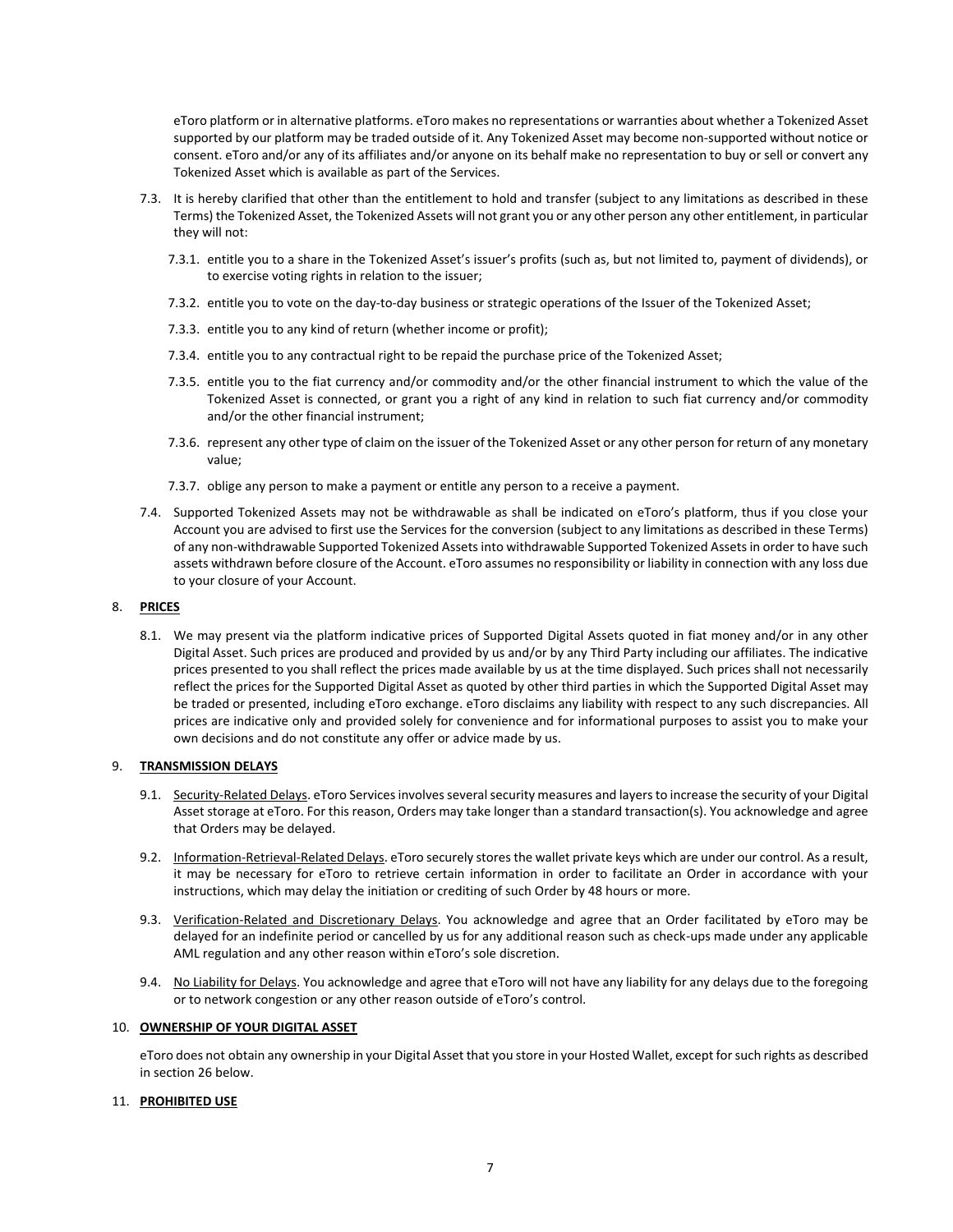- 11.1. General. In connection with your use of the eToro Services, and your interactions with other users and third parties you agree and represent that you will not engage in any [Prohibited Use](https://www.coinbase.com/legal/user_agreement?country=uk#appendix-1:-prohibited-businesses-and-prohibited-use) as defined in **Appendix 1**. The specific types of use listed below are representative, but not exhaustive. If you are uncertain as to whether or not your use of eToro Services involves a Prohibited Use, or have questions about how these requirements apply to you, please submit a request to our customer support. We reserve the right to monitor, review, retain or disclose any information as necessary to satisfy any applicable law, regulation, sanctions programs, legal process or governmental request. We reserve the right to cancel or suspend your Account or block transactions or freeze funds immediately and without notice if we determine, in our sole discretion, that your Account is associated with a Prohibited Use or a Prohibited Business.
- 11.2. Reserved Rights. We reserve the right at all times to monitor, review, retain and disclose any information as necessary to satisfy any applicable law, regulation, sanctions programs, legal process or governmental request. We reserve the right to cancel or suspend your Account and block transactions or freeze funds immediately and without notice if we determine, in our sole discretion, that your Account is associated with a Prohibited Use.

# 12. **FEES**

- 12.1. Fees and Commissions. By using our Services you will be subject to certain fees and commissions as set forth in eToro's then-current Fee Page available at<https://etorox.com/customer-service/fees/index.html> (the **"Fees Page"**) at the time of the relevant transaction, or as presented to you when transacting via the Services. eToro may revise or update the Fees Page in its sole discretion from time to time. You authorize eToro to automatically debit your Account for any commissions, charges and fees.
- 12.2. Delayed and Failed Transaction Fees. Additional charges may also be incurred by you in the case of delayed or failed settlement of a transaction. Any such amounts will be your responsibility and where appropriate will be deducted from your account.
- 12.3. Additional Fees. We may charge you for the provision by us to you of market data or any other account feature or such other fees as we reasonably decide from time to time (such as withdrawal or deposit fees), as set forth in the Fees Page.
- 12.4. Network Fees. eToro will charge network fees (miner fees) to process Orders on your behalf. eToro will calculate the network fee in its discretion. The final network fee shall be charged at the time of the transaction.
- 12.5. Inactive Account. If your Account is defined as an Inactive Account (defined below), an Inactivity Fee may be payable by you. Once an Account is deemed Inactive, we may deduct an Inactivity Fee in the amount set out on our Fees Page, out of you available Supported Digital Assets available in your Account. Such monthly fees shall be deducted until the value of the Supported Digital Assets in the Account has reached zero and dormant Account with a balance of zero Supported Digital Assets may be closed by us. You can avoid the deduction of the Inactivity Fee if you log into your Account and eToro will cease to deduct the Inactivity Fee unless your Account shall become Inactive again, but we shall not refund any Inactivity Fees already deducted from the Account prior to such log in. For the purpose of these Terms, the term "**Inactive Account**" shall mean: (a) if you have not deposited Supported Digital Assets into your Account and have not logged into your Account for a period of at least 120 days; and (b) if you have deposited Supported Digital Assets into your Account and have not logged into your Account for a period of at least 12 months.

## 13. **TAXES**

Our fees do not include any taxes, levies, duties or similar governmental assessments of any nature, including, for example, valueadded, sales, use or withholding taxes, assessable by any jurisdiction whatsoever (collectively, **"Taxes"**). You are responsible for paying all Taxes associated with your Account hereunder, including all applicable country, federal, state and local taxes if applicable. If we have the legal obligation to pay or collect Taxes for which you are responsible, we will invoice you and you will pay that amount unless you provide us with a valid tax exemption certificate authorized by the appropriate taxing authority. You also agree that we may set-off such amounts in accordance with term[s 26.2.](#page-14-0) 

## <span id="page-7-0"></span>14. **DIGITAL ASSET PROTOCOLS**

- 14.1. No Ownership. eToro does not own or control the underlying software protocols which govern the operation of Digital Assets supported by us. Digital Assets protocols are open source and anyone can use, copy, modify, and distribute them.
- 14.2. Operation of Digital Assets Protocols. eToro is not responsible for the operation of the underlying protocols and eToro makes no guarantee of their functionality, security, or availability. The underlying protocols are subject to sudden changes in operating rules (**"Forks**"), and such Forks may materially affect the value, function, or even the name of the Digital Assets you hold in your Hosted Wallet. In the event of a Fork, eToro retains the right to suspend its operations (with or without advance notice to you) and may (a) configure or reconfigure its systems or (b) decide not to support (or cease supporting) the Forked protocol entirely. eToro may, but is not obligated to do so, adjust your Account in respect of a Fork depending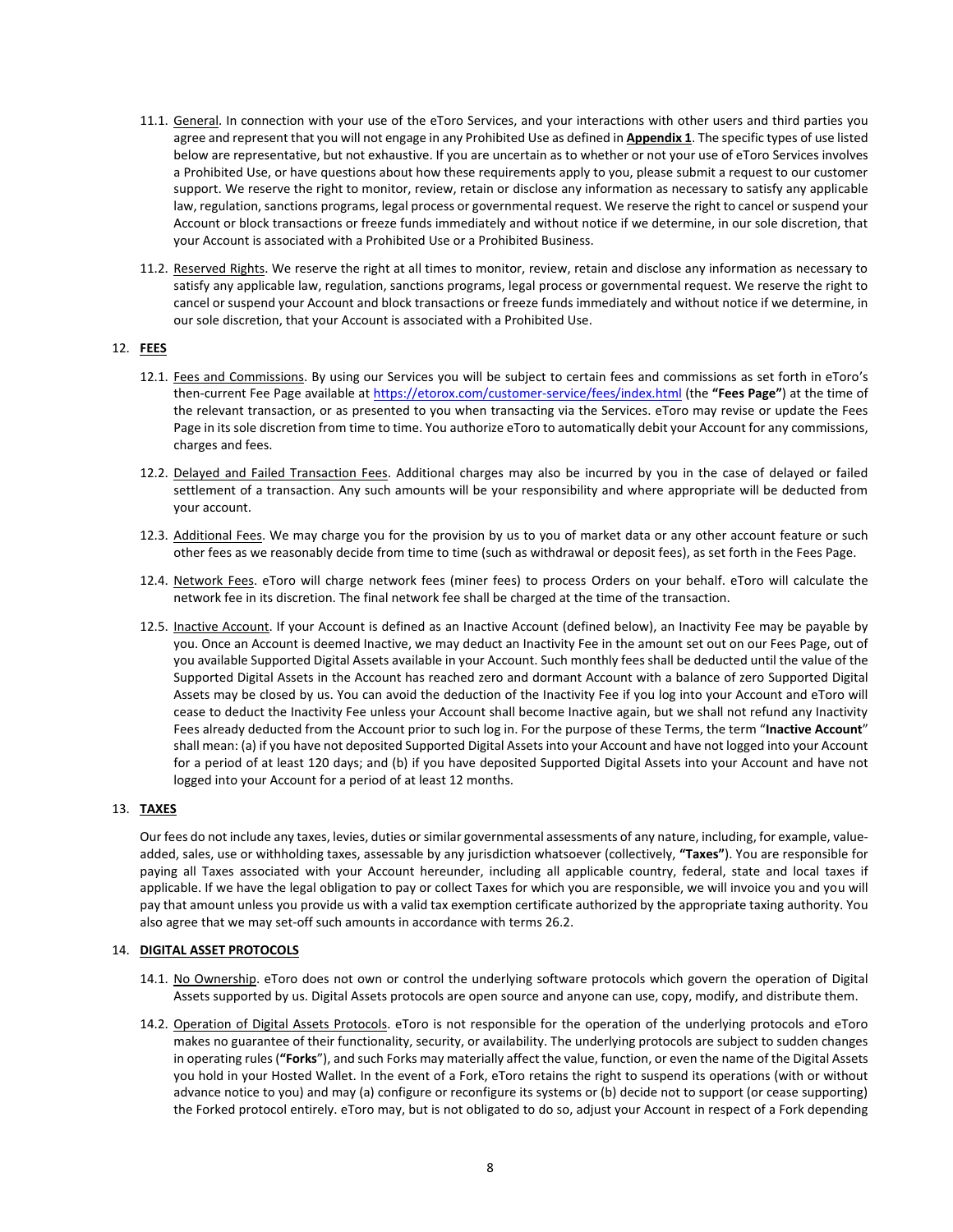on the circumstances of each event attributable to any specific Digital Asset held by you. In doing so we will make efforts to effect such adjustment on the basis of good faith and fairness and, where appropriate, by taking such action as is consistent with market practice or taking into account the treatment we may receive from our counterparties or any relevant third party**. You acknowledge and agree that eToro assumes absolutely no responsibility whatsoever in respect of an unsupported branch of a Forked protocol.**

## 15. **TECHNICAL FEATURES AND REQUIREMENTS**

- 15.1. General. You acknowledge that the Services are beta versions in the process of development. Consequently, the Services and the software are unstable and may not work error free. We do not warrant that the functions contained in the Services or the software will meet your requirements or that the operation of the Services or the software will be uninterrupted or error free. Moreover, we reserve the right, at any time and for any reason, to discontinue, redesign, modify, enhance, change, patch the software or the Services including without limitation, the structure, specifications, "look and feel," navigation, features and other elements of the software or the Services or any part thereof.
- 15.2. Technical Requirements to Use Our Services. You must provide and maintain adequate technical means by which you access our Services. These technical means must include at least a personal computer/mobile device/tablet, internet access by any means and telephone or other access line. Access to the internet is an essential feature and you shall be solely responsible for any fees necessary in order to connect to the internet. Furthermore, as you are using your personal computer in order to access our Services you are strictly and solely liable for the integrity and proper storage of any data associated with our Services. By using our Services, you represent and warrant to us that you have installed and implemented appropriate means of protection relating to the security and integrity of your computer and that you have taken appropriate action to protect your system from computer viruses or other similar harmful or inappropriate materials, devices, information or data. We will not be liable to you in the event that your computer system fails, damages, destroys or formats your records and data. Furthermore, if you incur delays or any other form of data integrity problems that are a result of your hardware configuration or mismanagement, we shall not be liable. You further undertake to protect us from any wrongful transmissions of computer virus or other similarly harmful or inappropriate material or device to our system from your personal computer.
- 15.3. Technical Problems and Difficulties**.** As a provider of technology, we remind you that in some circumstances the use of the internet can at times be unreliable and at times you may experience trouble connecting. Notwithstanding, and recognizing the above, you hereby undertake that we will not be liable, and you will not hold or seek to hold us or any of our officers, employees agents or service providers liable, for any technical problems, system failures and malfunctions, communication line failures, equipment or software failures or malfunctions, system access issues, system capacity issues, high internet traffic demand, security breaches and unauthorized access arising from you transmission of information to us, and other similar computer problems and defects. We do not represent, warrant, guarantee or claim that you will be able to access or use our Services at all times and from any location.
- 15.4. Maintenance Shut Downs**.** eToro may, in its sole discretion, make unscheduled deployments of changes, updates or enhancements to the Services at any time. We may add or remove functionalities or features, and we may discontinue the Services altogether. We maintain our continuing right to shut down our operations and close our Services to our customers at any time. We may do so at any given time, without notice. Depending on your device settings, we may automatically check your version of the app, and automatically download to your device new versions of the app.

## 16. **SUSPENSION AND TERMINATION OF ACCOUNT**

16.1. General. We reserve the right, to suspend, restrict, or terminate your access to any or all of the Services, or deactivate or cancel your Account at any time in our sole discretion, with or without cause, and with or without notice, without incurring liability of any kind. For example, we may suspend or terminate your access to or use of the Services for any of the following: (a) the actual or suspected violation of these Terms; (b) the use of the Services in a manner that may cause eToro to have legal liability or disrupt others' use of the Services, and; (c) scheduled downtime and recurring downtime, or unplanned technical problems and outages; (d) inconsistent information regarding your identity (which are considered reasonable at the sole discretion of eToro); (e) a pending compliance review; (f) the request of or order of an authority, governmental body, regulator, justice or judicial body, police, etc., which in the sole discretion of eToro is reasonable; (g) we are so required by a facially valid subpoena, court order, or binding order of a government authority; (h) we reasonably suspect you of using your Account in connection with a [Prohibited](https://www.coinbase.com/legal/user_agreement?country=uk#appendix-1:-prohibited-businesses-and-prohibited-use) Use; (i) your Account is subject to any pending litigation, investigation, or government proceeding or we perceive a heightened risk of legal or regulatory non-compliance associated with your Account activity; (j) our service partners are unable to support your use; or (k) you take any action that eToro deems as circumventing eToro's controls, including, but not limited to, opening multiple Accounts or abusing promotions which eToro may offer from time to time.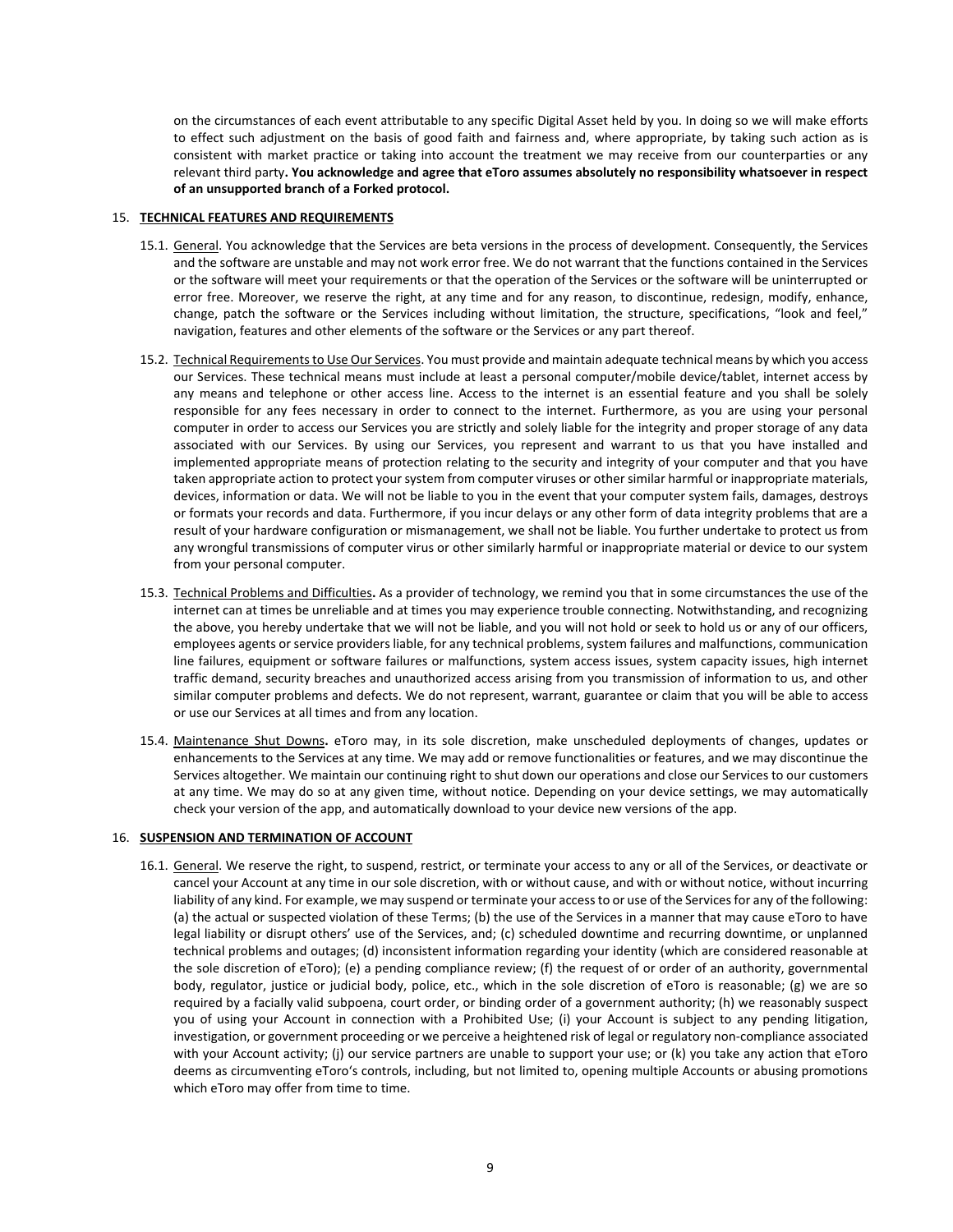- 16.2. Discretionary Procedures. If eToro suspends or closes your Account, or terminates your use of the Services for any reason, we may provide you with notice of our actions according to our sole discretion, unless a court order or other legal process prohibits eToro from providing you with such notice. You acknowledge that eToro's decision to take certain actions, including limiting access to, suspending, or closing your Account, may be based on confidential criteria that are essential to eToro's risk management and security protocols. You agree that eToro is under no obligation to disclose the details of its risk management and security procedures to you.
- 16.3. Transfers. Once you will be notified of your Account closure you will be permitted to transfer Digital Asset associated with your Hosted Wallet(s) at the specified timeframe as determined by eToro, unless such transfer is prohibited under any law or regulation that may apply from time to time. If eToro suspends or closes your Account, or terminates your use of the Services for any reason eToro reserves the right to require you to complete any uncompleted verification process before permitting you to transfer or withdraw withdrawable Supported Digital Asset.
- 16.4. Cancellation of Your Account. You may close your Account at any time by contacting us at: [https://www.etoro.com/customer-service,](https://www.etoro.com/customer-service) provided that you shall remain responsible for any activity on your Account between sending us an email and the termination of your account by us. eToro reserves the right to withhold any Digital Asset and/or funds in the account until all your pending obligations towards us are resolved. Any decision made by eToro regarding the matter will be final. Prior to finally terminating your Account, you should withdraw all withdrawable Supported Digital Asset. You will be required to pay any outstanding amounts owed to eToro. You authorize us to cancel or suspend any pending transactions at the time of cancellation.

# 17. **THIRD-PARTY SERVICES**

17.1. General. We may, at our discretion, arrange for certain actions to be performed by or through a third-party which may be an unaffiliated company, or an affiliate of eToro including unregulated entities, including but not limited to third-party wallet services providers, payment processors and/or identity and eligibility verifiers (**"Third Parties"**). Any authority granted by you to eToro, and any limitation of liability of eToro, shall also extend to include its affiliates, agents and any service providers. eToro and the agents, affiliates or service providers acting on behalf of eToro under this Section are authorized to perform the services contemplated by this Section. You consent to eToro providing your identifying information to any requesting service provider of eToro.

If any such Third Party fails or goes out of business, there is no specific legal protection that covers you for losses arising from any Digital Assets we may have held for you with such Third Party. Depending on the structure and security of the Account, some may be vulnerable to security breaches, resulting in the theft of virtual currency or loss of customer assets. eToro will not be responsible in the event of losses caused by those Third Parties. We will not be liable to you for any act or omission of any such third-party including but not limited in regard to information provided by such third-party, except where we have acted negligently or fraudulently.

- 17.2. Third-Party Services. You may be made aware of or offered services, content, features, products, non-eToro applications, offers and promotions provided by third parties (individually and collectively, **"Third-Party Services"**). We may make Third-Party Services available to you. However, our inclusion or promotion of Third-Party Services does not reflect a sponsorship, endorsement, approval, investigation, verification and certification or monitoring of such Third-Party Services by eToro. Your acquisition of Third-Party Services, and any exchange of data between you and any provider of Third-Party Services, is solely between you and such provider. eToro does not warrant Third-Party Services in any way. Under no circumstances will we have any liability for Third-Party Services. You choose to use any Third-Party Services at your own risk, and under terms and conditions agreed between you and the provider of Third-Party Services that are different from the provisions of these Terms. You further acknowledge that we have no control over third-party Services and that you may be charged fees by the Third-Party Service provider. eToro is not responsible for any Third-Party Services' fees. You are solely responsible for your use of the Third-Party Service, and you agree to comply with all terms and conditions applicable to any Third-Party Service when using such.
- 17.3. Third-Party Applications. The Services may contain features designed to interoperate with a third-party service, program, website or content that is provided, owned or licensed by you or a third party (**"Third-Party Application"**). To use such features, you must procure Third-Party Applications from the providers of such Third-Party Applications, and may be required to grant us access to your account on the Third-Party Applications. If you enable a Third-Party Application for use with the Services, you grant us permission to allow the provider of that Third-Party Application to access your information and Personal Data as required for the operation of that Third-Party Application with the Services. We are not responsible for any disclosure, modification or deletion of content or Personal Data resulting from access by a Third-Party Application. If the provider of a Third-Party Application ceases to make the Third-Party Application available for operation with the corresponding Services features on reasonable terms, we may cease providing those Services features without entitling you to any refund, credit, or other compensation.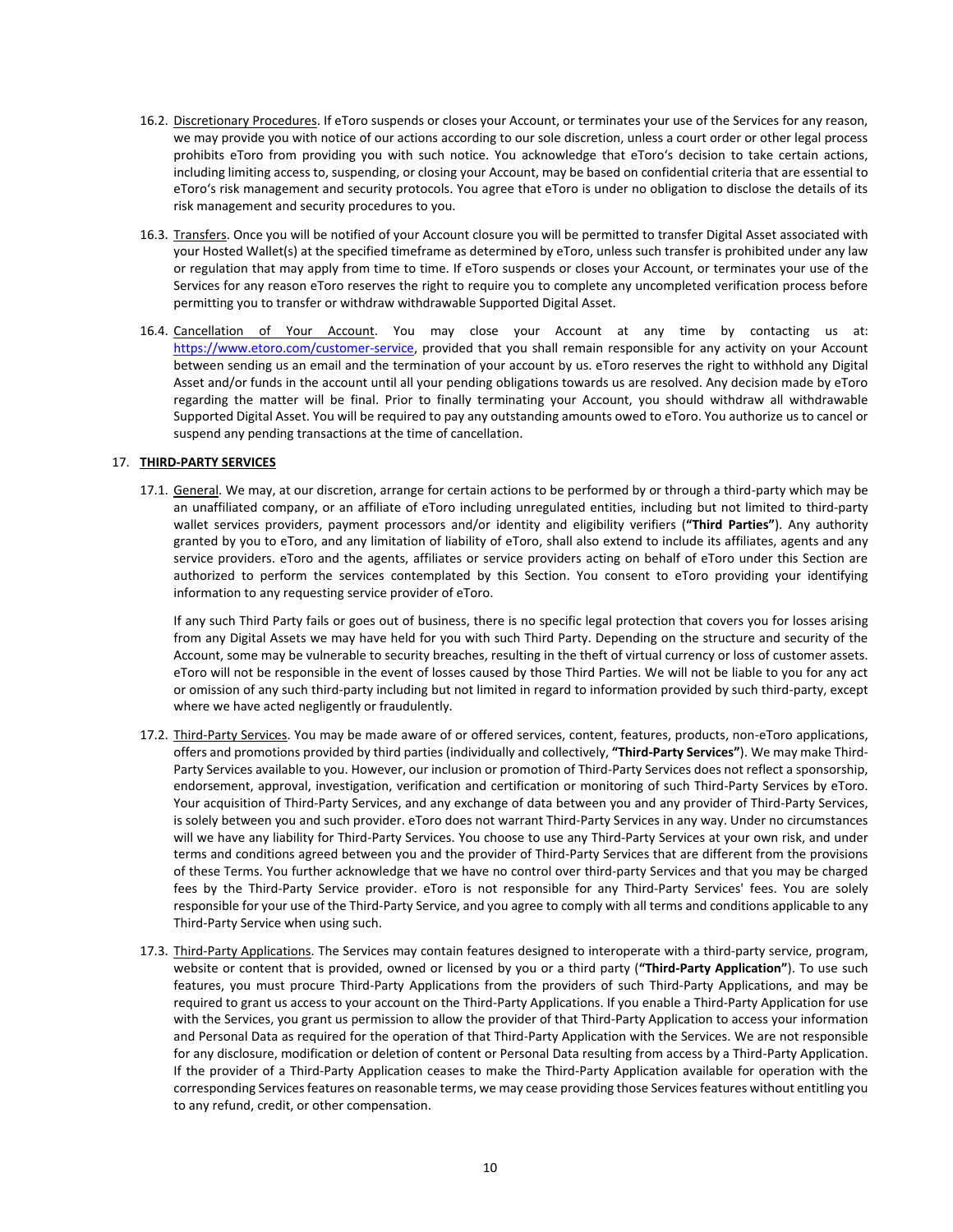17.4. Third-Party Payments. eToro has no control over, or liability for, the delivery, quality, safety, legality or any other aspect of any goods or services that you may purchase or sell to or from a third party (including other users of eToro Services). eToro is not responsible for ensuring that a buyer or a seller you may transact with will actually complete the transaction or is authorized to do so. If you experience a problem with any goods or services purchased from, or sold to, a third party in connection with Digital Asset transferred using the Services, or if you have a dispute with such third party, you must resolve the dispute directly with that third party. If you believe a third party has behaved in a fraudulent, misleading, or inappropriate manner, or if you cannot adequately resolve a dispute with a third party, you may notify eToro customer support so that we may consider what action to take, if any.

# 18. **DATA ACCURACY**

- 18.1. Although we intend to provide accurate and timely information on the eToro platform, website or app, such information may not always be entirely accurate, complete or current and may also include technical inaccuracies or typographical errors. In an effort to continue to provide you with as complete and accurate information as possible, information may be changed or updated from time to time without notice, including, without limitation, information regarding our policies, products and services. Accordingly, you should verify all information before relying on it, and all decisions based on information contained on the eToro's platform, website or app are your sole responsibility and we shall have no liability for such decisions. Links to third-party materials (including without limitation, websites) may be provided as a convenience but are not controlled by us. You acknowledge and agree that we are not responsible for any aspect of the information, content, or services contained in any third-party materials or on any third-party sites accessible or linked to the eToro website or app.
- 18.2. You agree that all risk associated with the use of, or reliance on, any of the information accessed through the Services, including the prices of Supported Digital Assets, rests with you. You further agree that we shall not be responsible or liable, directly or indirectly, in any way for any loss or damage of any kind incurred as a result of, or in connection with your use of, or reliance on, any of the information on our platform.

## 19. **OWNERSHIP OF INTELLECTUAL PROPERTY RIGHTS**

- 19.1. Ownership. We are the exclusive owner and retain all right, title, and interest (including all copyright, trademark, patent, trade secrets, and all other intellectual property rights) in our Services and all content on our Services, including our trademarks, service marks, designs, logos, slogans, URLs, and trade names that are displayed on our Service and the prices quoted by us, (the **"eToro Materials"**). eToro Materials constitutes valuable confidential information. Accordingly, you may use it only for your own trading purposes and you may not redistribute the data in any way for commercial or other purposes. Subject to claus[e 19.2](#page-10-0) below, eToro grants you no license or consent to use or display or use in any manner eToro Materials
- <span id="page-10-0"></span>19.2. License. eToro grants you a, non-transferable, non-exclusive license to use the Services as provided to you by eToro. This license is conditioned upon and restricted by the terms and conditions contained in these Terms. Further, this license is for personal and non-commercial use. You may not (and you may not permit anyone else to) copy, modify, create a derivative work of, reverse engineer, decompile or otherwise attempt to extract the source code of the Services and eToro Materials, or any part thereof. You may not assign (or grant a sub-license of) your rights to use the Services, grant an interest in or over your rights to use the Services, or otherwise transfer any part of your rights under these Terms. If eToro provided you access to any of the Services (for example, a mobile app) in return for a fee, this license is conditioned upon your payment of the fees due. These Terms do not grant to you any license or permission to copy, distribute, modify or otherwise use any application programming interface and/or eToro Materials, notwithstanding any provision to the contrary. No title to or ownership of any proprietary rights and/or eToro Materials related to the Services is transferred to you pursuant to these Terms. All rights not explicitly granted to you under these Terms are reserved by eToro. The license granted under this Section will automatically terminate if we suspend or terminate your access to the Services.
- 19.3. Feedback. We will own exclusive rights, including all intellectual property rights, to any feedback, comments, recommendations, suggestions, ideas or other information or materials regarding eToro or our Services that you provide (including modifications, enhancements, improvements or suggested changes to the Services, or any feature or function of the Services), whether by email, posting through our Services or otherwise (**"Feedback"**). You hereby grant us and our affiliates a universe-wide, royalty free, irrevocable, perpetual license (with the right to grant and authorize sublicenses) to make, have made, use, import, offer for sale, sell, reproduce, distribute, modify, adapt, prepare derivative works of, display, publicly perform and otherwise exploit such Feedback without restriction, including in connection with the Services and any updates, extensions or successive versions of the Services. Any Feedback you submit is non-confidential and will become the sole property of eToro. We will be entitled to the unrestricted use and dissemination of such Feedback for any purpose, commercial or otherwise, without acknowledgment or compensation to you. You may not use, copy or retransmit anything on our website without our permission. We reserve all rights not expressly granted herein.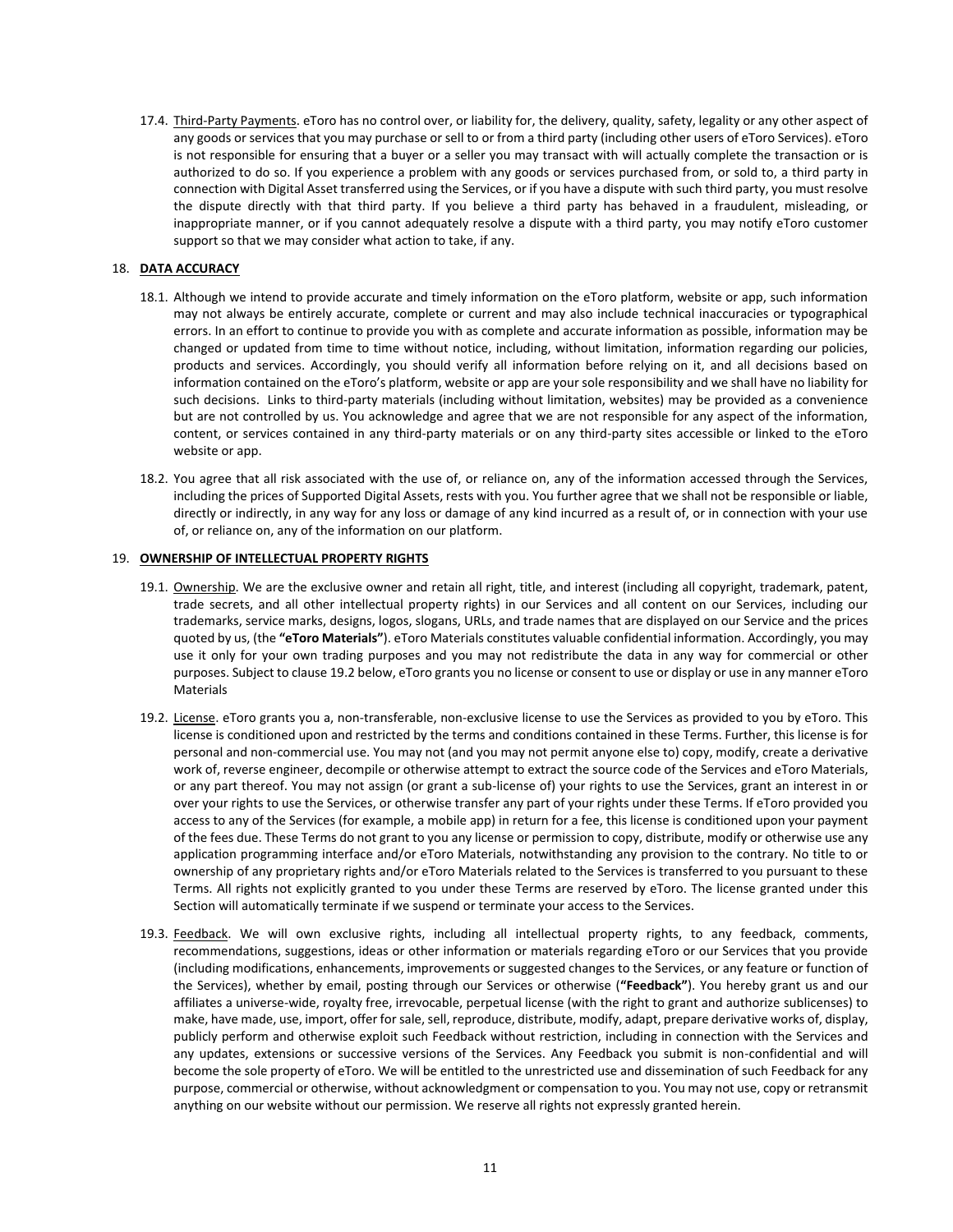## 20. **YOUR PRIVACY**

Please review our privacy policy located at our website (**"Privacy Policy"**) for more information about how eToro collects, uses, records and shares your information, including your personal data.

#### 21. **COMMUNICATIONS**

We may send you emails regarding the Services including notices, updates, and amended Terms. We may also send you emails with promotional information and materials regarding eToro's products and services that you may unsubscribe from by following instructions provided in the email. Please review our Privacy Policy for more information.

eToro reserves the right to communicate with you by email, electronic chats, online discussions, telephone, fax, post, newsletters issued by us and/or any other mean of communications, whether such communication is personally addressed to you or generally addressed to all our users. By accepting these Terms you acknowledge and confirm that all such means of communications are deemed acceptable and any such communication so provided shall be deemed to have been received by you. You further hereby consent to your Account information being available on the internet instead of having such information delivered to you by mail or email. You will be able to access account information through the trading platform using your Account credentials. We will display all of your account activity and you will be able to reports of account. Posting of account information on your online Account will be deemed delivery of confirmation and account statements.

## 22. **FORCE MAJEURE EVENTS**

- 22.1. General. We may, in our reasonable opinion, determine that a Force Majeure Event (as defined below) exists. A Force Majeure Event is a cause or condition beyond our reasonable control, which will include, but is not limited to the following: (i) any act, event or occurrence (including without limitation any act of God, strike, riot or civil unrest, act of terrorism, fire, war (declared or undeclared), industrial action, acts and regulations of any governmental or supra national bodies or authorities) that, in our opinion, prevents us from providing our Services with respect to one or more of the Supported Digital Asset; (ii) the suspension or closure of any exchange or the nationalization, government sequestration, abandonment or failure of any instrument on which we base, or to which we in any way relate, our quote, or the imposition of limits or special or unusual terms on the trading in any such market or on any such event; (iii) the occurrence of an excessive movement in the level of any transaction or exchange or our anticipation (acting reasonably) of the occurrence of such a movement; (iv) any breakdown or failure of transmission, communication or computer facilities, interruption of power supply, or electronic or communications equipment or software failure, interruption in telecommunications or Internet services or network provider services; or (v) the failure of any relevant supplier, financial institution intermediate broker, agent or principal of ours, custodian, sub-custodian, dealer, exchange, clearing house or regulatory or selfregulatory organization, for any reason, to perform its obligations; or (vi) or error or breach which shall occur in blockchain or in any other networks in which the Digital Assets are being issued or traded; or (iv) catastrophe or any other occurrence which is beyond our reasonable control (**"Force Majeure Event"**).
- 22.2. Effect of Force Majeure. If we determine that a Force Majeure Event exists, we may without notice and at any time, acting reasonably, suspend or modify the application of all or part of these Terms to the extent that the Force Majeure Event makes it impossible or impracticable for us to comply therewith, and we will not be liable in any way to you or to any other person in the event of a Force Majeure Event including for delays, failure in performance or interruption of service which result directly or indirectly from any Force Majeure Event nor for our actions pursuant to this section if we decide to take such action.

## <span id="page-11-0"></span>23. **RISKS WARNINGS**

23.1. General. The risk of loss in trading or holding Digital Asset can be substantial. You should therefore carefully consider whether trading or holding Digital Asset is suitable for you in light of your financial situation.

You acknowledge that using Digital Asset, their networks and protocols, involves serious risks. It is your duty to learn about all the risks involved with Digital Asset, their protocols and networks. Even if eToro alerts you to some of the risks involved with Digital Asset, their protocols and networks, eToro has no responsibility to alert you to all these risks. eToro has no control over, and makes no representations regarding the value of Digital Asset, or the security of their networks or protocols.

You hereby further acknowledge that the Digital Assets markets are determined by demand and supply only. The Digital Assets market is a dynamic arena and their respective prices are often highly unpredictable and volatile. The prices of Digital Assets is usually not transparent and are frequently highly speculative and susceptible to market manipulation. In the worst case scenario the product could be rendered worthless. Moreover, there is always a risk that changes in the applicable legislative or regulatory regime may adversely affect the use, transfer, exchange, and value of Digital Assets. Digital Assets'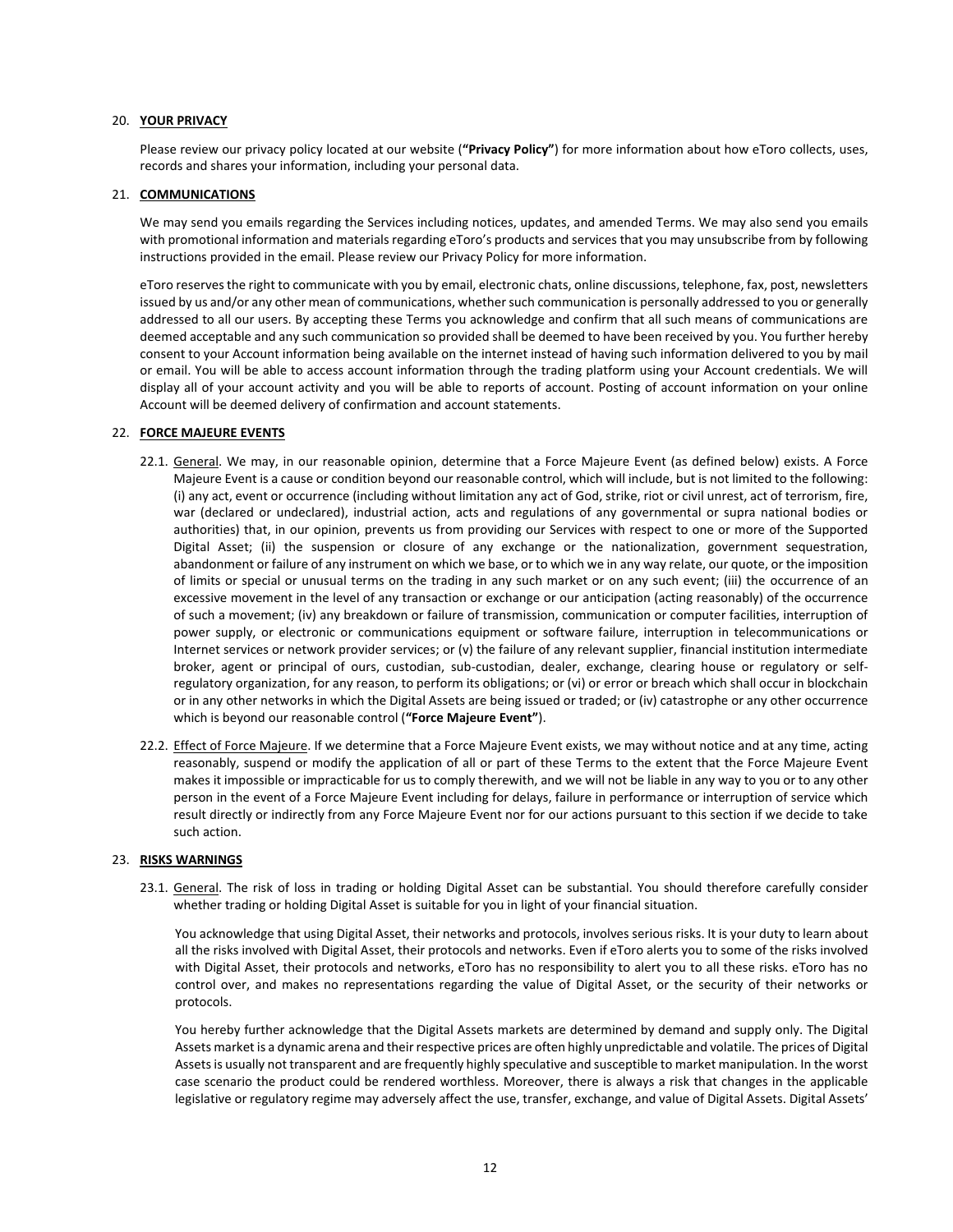markets and exchanges are not currently regulated with the same control, and customers are not entitled to the same protections, available in relation to other financial instruments. You are solely responsible for determining whether any contemplated or actioned use of the Services is appropriate based on your personal goals, financial status and risk willingness. We do not guarantee the availability of any exchange rate. We do not guarantee that you will be able to buy and/or sell your Digital Asset on the open market at any particular price or time.

- 23.2. No Advice or Guarantees. The content provided as part of the Services is for informational purposes only, and should not be considered legal or financial advice. We may provide information on the price, range or volatility of Digital Asset and events that have affected the price of Digital Asset, but it should not be considered as investment or financial advice and should not be construed as such. eToro is not acting and cannot act as an advisor, including as to any financial, legal, investment, insurance or tax matters. Any information provided by eToro is for general information only. You are solely responsible for determining whether any contemplated transaction is appropriate for you. You should consult with an attorney or other professional to determine what may be best for your individual needs. eToro does not make any guarantee or other promise as to any results that may be obtained from using the Services. You should not make any investment decision without first consulting your financial advisor and conducting your own research and due diligence.
- 23.3. Internet and Computers Transmission Risks. There are risks associated with utilizing an Internet-based system including, but not limited to, the failure of hardware, software, and Internet connections, the risk of malicious software introduction, and the risk that third parties may obtain unauthorized access to information or assets (including your Digital Assets) stored on your behalf. Additionally, there is a risk of cyber-attacks on the security, integrity or operation of the digital assets' blockchain or other underlying technology.
- 23.4. Blockchain Risks. Since blockchain is an independent public peer-to peer network and is not controlled in any way or manner by eToro. eToro shall not be responsible for any failure, mistake, error or breach which shall occur in blockchain or in any other networks in which the Digital Assets are being issued or traded. You will be bound and subject to any change or amendments in the blockchain system and subject to any applicable law which may apply to the blockchain. We make no representation or warranty of any kind, express or implied, statutory or otherwise, regarding the blockchain functionality nor for any breach of security in the blockchain.
- 23.5. Waiver of Risks. You hereby assume, and agree that eToro will have no responsibility or liability for any risks contained herein. You hereby irrevocably waive, release and discharge any and all claims, whether known or unknown to you, against eToro, its affiliates and their respective shareholders, members, directors, officers, employees, agents and representatives related to any of the risks set forth herein.
- 23.6. Operation of Cryptocurrency Protocols. See section [14.](#page-7-0)

# 24. **DISCLAIMERS AND LIMITATIONS ON LIABILITY**

24.1. **Disclaimer of Warranties**

**SUBJECT TO APPLICABLE LAW, OUR SERVICES ARE PROVIDED "AS IS" WITH NO WARRANTY OF ANY KIND, "WITH ALL FAULTS" AND "AS AVAILABLE". YOUR USE OF OUR SERVICES IS AT YOUR SOLE RISK. WE AND OUR LICENSORS, SERVICE PROVIDERS OR SUBCONTRACTORS (IF ANY) MAKE NO REPRESENTATIONS OR WARRANTIES OF ANY KIND, WHETHER EXPRESS, IMPLIED, STATUTORY OR OTHERWISE, INCLUDING, WITHOUT LIMITATION: (A) ANY WARRANTY THAT THE SERVICES WILL BE UNINTERRUPTED, ERROR-FREE OR FREE OF HARMFUL COMPONENTS, THAT THE CONTENT WILL BE SECURE OR NOT OTHERWISE LOST OR DAMAGED; (B) ANY IMPLIED WARRANTY OF MERCHANTABILITY, SATISFACTORY QUALITY, FITNESS FOR A PARTICULAR PURPOSE, OR NON-INFRINGEMENT; OR (C) ANY WARRANTY ARISING OUT OF ANY COURSE OF PERFORMANCE, COURSE OF DEALING OR USAGE OF TRADE; OR (D) THAT OUR SERVICES, THE BLOCKCHAIN SYSTEM OR THE SERVER THAT MAKES IT AVAILABLE, ARE FREE OF VIRUSES OR ERRORS, THAT ITS CONTENT IS ACCURATE, THAT IT WILL BE UNINTERRUPTED, OR THAT DEFECTS WILL BE CORRECTED. ETORO MAKES NO WARRANTY OR REPRESENTATION AND DISCLAIMS ALL RESPONSIBILITY AND LIABILITY FOR: (I) THE COMPLETENESS, ACCURACY, AVAILABILITY, TIMELINESS, SECURITY OR RELIABILITY OF THE SERVICES OR ANY CONTENT; (II) ANY HARM TO YOUR COMPUTER SYSTEM, LOSS OF DATA, OR OTHER HARM THAT RESULTS FROM YOUR ACCESS TO OR USE OF THE SERVICES OR ANY CONTENT; (III) THE DELETION OF, OR THE FAILURE TO STORE OR TO TRANSMIT, ANY CONTENT AND OTHER COMMUNICATIONS MAINTAINED BY THE SERVICES; AND (IV) WHETHER THE SERVICES WILL MEET YOUR REQUIREMENTS OR BE AVAILABLE ON AN UNINTERRUPTED, SECURE, OR ERROR-FREE BASIS. NO ADVICE OR INFORMATION, WHETHER ORAL OR WRITTEN, OBTAINED FROM ETORO, ITS AFFILIATES, RELATED COMPANIES, OFFICERS, DIRECTORS, EMPLOYEES, AGENTS, REPRESENTATIVES, PARTNERS, OR LICENSORS (COLLECTIVELY, "RELEASED ENTITIES"), OR THROUGH THE SERVICES, WILL CREATE ANY WARRANTY OR REPRESENTATION. EXCEPT AS EXPRESSLY STATED IN THESE TERMS, WE DISCLAIM ALL WARRANTIES AND CONDITIONS, EXPRESS, IMPLIED, OR STATUTORY, INCLUDING WITHOUT LIMITATION THE IMPLIED WARRANTIES OF TITLE, NON-INFRINGEMENT, MERCHANTABILITY, AND FITNESS FOR A PARTICULAR**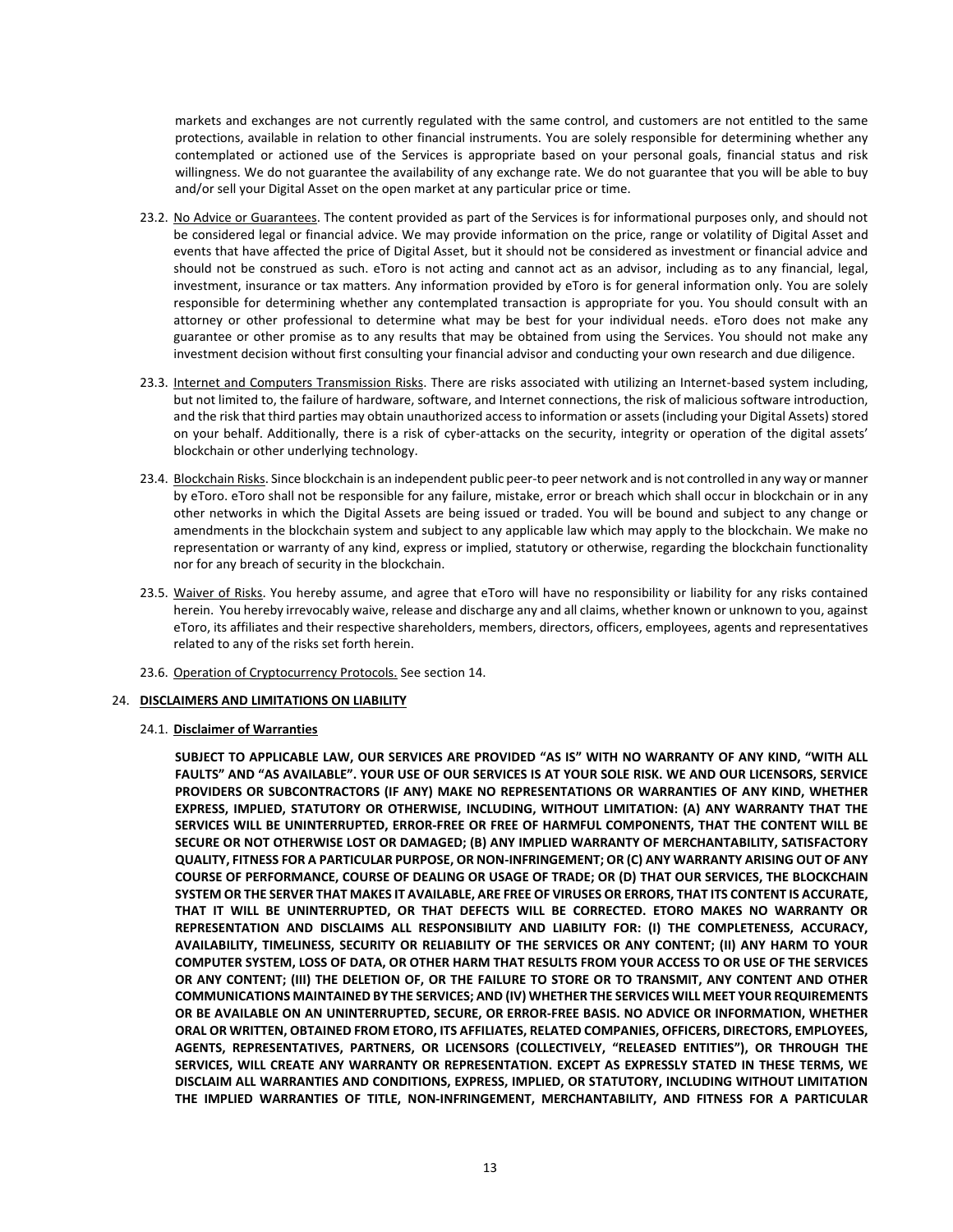**PURPOSE. YOU ACKNOWLEDGE THAT YOU HAVE NOT ENTERED INTO THIS AGREEMENT IN RELIANCE UPON ANY WARRANTY OR REPRESENTATION EXCEPT THOSE SPECIFICALLY SET FORTH IN THESE TERMS.** 

**SOME JURISDICTIONS DO NOT ALLOW THE DISCLAIMER OF IMPLIED TERMS IN CONTRACTS WITH CONSUMERS, SO SOME OR ALL OF THE DISCLAIMERS IN THIS SECTION MAY NOT APPLY TO YOU.**

- 24.2. **Limitations of Liability**
	- 24.2.1.**IN NO EVENT WILL WE, OUR LICENSORS, SERVICE PROVIDERS OR SUBCONTRACTORS (IF ANY) BE LIABLE FOR ANY INDIRECT, SPECIAL, INCIDENTAL, PUNITIVE OR CONSEQUENTIAL DAMAGES (INCLUDING, WITHOUT LIMITATION, LOST PROFITS, LOSS OF USE, LOSS OF DATA OR LOSS OF GOODWILL), ARISING OUT OF OR IN CONNECTION WITH THESE TERMS OF USE, OR THE PERFORMANCE OR OPERATION OF OUR SERVICES, YOUR ACCESS TO, DISPLAY OF, USE OF THE SERVICES, OR WITH DELAY OR INABILITY TO ACCESS, DISPLAY OR USE THE SERVICES, ANY COMPUTER VIRUSES, INFORMATION, SOFTWARE, LINKED SITES, PRODUCTS OR SERVICES OBTAINED THROUGH THE SERVICES, OR THE ACT OR OMISSION OF ANY BUSINESS USING OUR SERVICES OR OTHER THIRD PARTY, WHETHER SUCH LIABILITY ARISES FROM ANY CLAIM BASED UPON BREACH OF CONTRACT, BREACH OF WARRANTY, TORT (INCLUDING NEGLIGENCE), PRODUCT LIABILITY OR OTHERWISE, AND WHETHER OR NOT WE, OUR LICENSORS, SERVICE PROVIDERS OR SUBCONTRACTORS HAVE BEEN ADVISED OF THE POSSIBILITY OF SUCH DAMAGES.**
	- 24.2.2.Without prejudice to any other terms of these Terms, we will have no liability to you in relation to any loss, costs or expenses that you suffer as a result of: (a) any delay or change in market conditions before we execute an order or before a transaction is completed; (b) Computer Viruses, spyware, scareware, Trojan horses, worms or other malware that may affect your computer or other equipment, or any phishing, spoofing or other attack. We advise the regular use of a reputable and readily available virus screening and prevention software. You should also be aware that SMS and email services are vulnerable to spoofing and phishing attacks, and you should use care in reviewing messages purporting to originate from eToro; or (c) Cyber Attack - the use or operation, as a means for inflicting harm of any computer, computer system, computer software program, malicious code, computer virus or process or any other electronic system. Theft, robbery, burglary, hold up or other criminal taking of a computer, computer system, computer software program, malicious code, computer virus or process or any other electronic system is used in the commission of such act(s); (d) Internet and computers transmission risks; any communication failures, disruptions, errors, distortions or delays you may experience when trading via the Services, howsoever caused; (e) the c/protocols (such as blockchain) failure; (f) from action taken in reliance on material, or information, contained on eToro website or on blockchain systems; or (g) Force Majeure and any other reason beyond our control.
	- 24.2.3.eToro shall not be liable for any and all losses caused by any Third Party.
	- 24.2.4.In no event will the aggregate liability of eToro, our licensors, service providers, or subcontractors for any loss or damage that arises out of, or is connected with, any of the occurrences described above exceed, the amount paid, if any, by you to eToro for the Services in the month before your claim arose. The foregoing limitation applies under any theory of liability, including, without limitation, contract, tort, warranty, negligence or otherwise. The limitation of liability reflects the allocation of risk between the parties. The limitations specified in this Section will survive and apply even if any limited remedy specified in these Terms is found to have failed of its essential purpose. The limitations of liability provided in these Terms inure to the benefit of us, our licensors, service providers and subcontractors.
	- 24.2.5.Always log into your Account through the eToro app/site to review any transactions or required actions if you have any uncertainty regarding the authenticity of any communication or notice.
	- 24.2.6.We will not be liable, in contract, or tort (including, without limitation, negligence), other than where we have been fraudulent.
	- 24.2.7.Any and all indemnities, warranties, terms and conditions (whether express or implied) are hereby excluded to the fullest extent permitted under the law.
	- 24.2.8.SOME JURISDICTIONS DO NOT ALLOW CERTAIN WARRANTY DISCLAIMERS OR LIMITATIONS ON LIABILITY. ONLY DISCLAIMERS OR LIMITATIONS THAT ARE LAWFUL IN THE APPLICABLE JURISDICTION WILL APPLY TO YOU AND OUR LIABILITY WILL BE LIMITED TO THE MAXIMUM EXTENT PERMITTED BY LAW.

#### <span id="page-13-0"></span>25. **INDEMNIFICATION**

To the maximum extent permitted by law, you agree to defend, indemnify and hold harmless eToro, its affiliates and their respective directors, officers, employees and agents from and against any and all third party claims, actions, suits or proceedings, as well as any and all losses, liabilities, damages, costs and expenses (including reasonable attorney's fees) arising out of or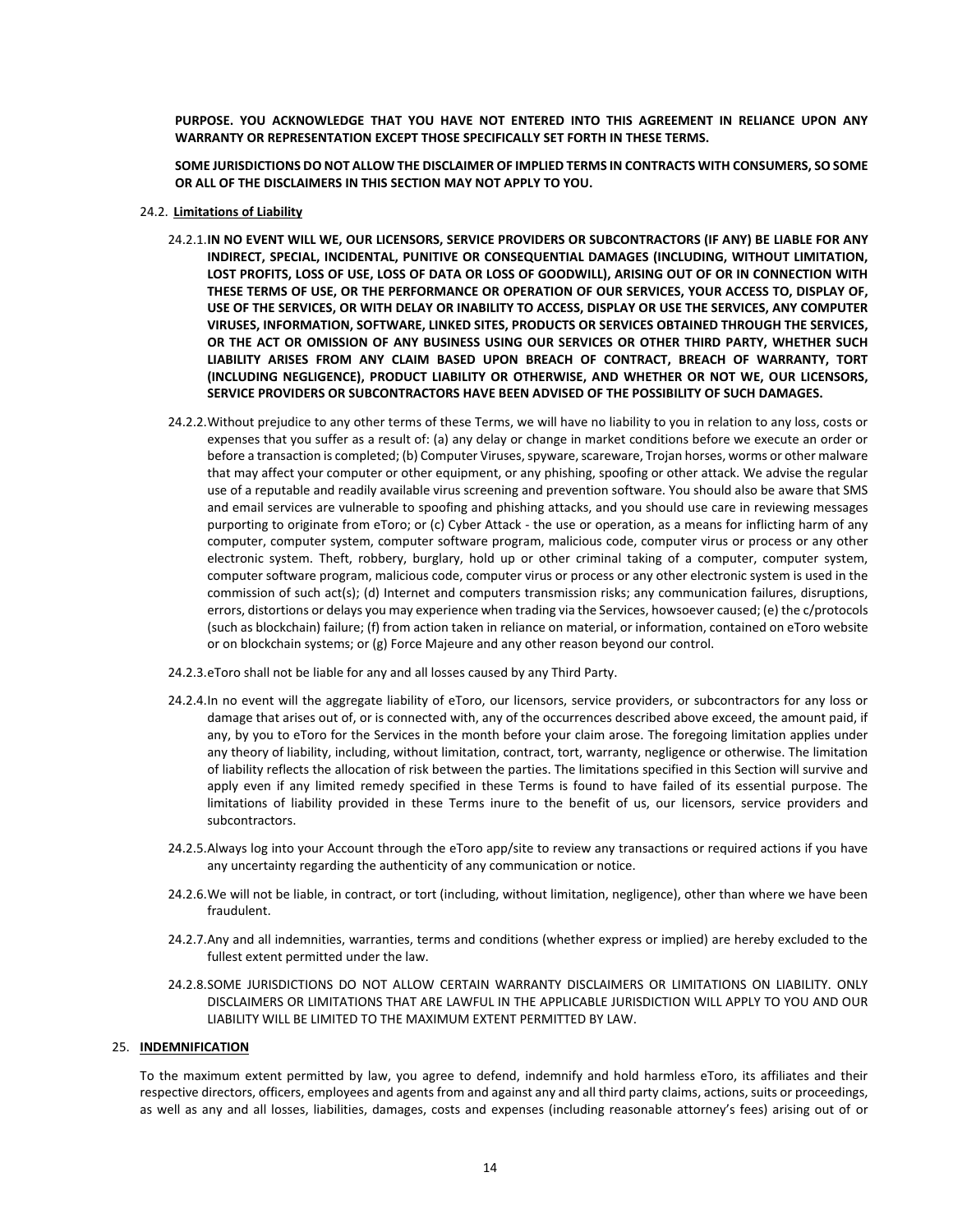accruing from (a) your use of Services in violation of these Terms, (b) your infringement of any copyright, trademark, trade secret, trade dress, patent or other intellectual property right of any person or defamation of any person or violation of their rights of publicity or privacy, or (c) your failure to secure and keep secret your private credentials or your revealing them to any third party.

eToro will use commercially reasonable efforts to notify you of any such claim, action and investigation or demand that is subject to your indemnification obligation.

#### <span id="page-14-1"></span>26. **SECURITY INTEREST, RIGHT OF SET OFF, LIEN AND POWER OF SALE**

- 26.1. Security Interest. As a continuing security for the performance of all your obligations (whether actual or contingent, present or future) to us you grant to us, with full title guarantee, a first fixed security interest in all the funds in your accounts or any other assets held by us or our nominees on your behalf, including the Digital Assets held for you by eToro.
- <span id="page-14-0"></span>26.2. Right of Set-Off. All your money, securities, currencies, Digital Assets and other property which eToro may at any time be holding for you (either individually, jointly with others) are subject to right of set-off by eToro for your liabilities to eToro, including for Taxes we are obligated to pay or collect.
- 26.3. General Lien. In addition and without prejudice to any rights to which we may be entitled under these Terms or any applicable regulations, we shall have a general lien on all assets (including your Digital Assets available in your Account) held by us or our affiliates or our nominees on your behalf until the satisfaction of your obligations.
- 26.4. Title Transfer. You acknowledge and agree that title in or ownership of a portion or all of your money, securities, currencies, Digital Assets and other property held for your benefit by us shall be transferred to us to the extent it represents an amount necessary to secure your open positions or cover your actual or future contingent or prospective obligations, such that you will not have a proprietary claim over such assets.
- 26.5. Power of Sale. If an event of default occurs, we may exercise the power to sell all or any part of any assets held in your Account, including your Digital Assets. We shall be entitled to apply the proceeds of sale or other disposal in paying the costs of such sale or other disposal and in or towards satisfaction of your obligations.

## <span id="page-14-2"></span>27. **CHOICE OF LAW AND JURISDICTION**

These Terms shall be governed by and construed in accordance with the laws of Germany notwithstanding any principles of conflicts of law. The competent courts in Germany shall have sole and exclusive jurisdiction regarding any dispute or claim arising hereunder. By using our Services, you agree to recognize all electronic and magnetic data and documentation as admissible evidence when settling a dispute between us.

## 28. **POTENTIAL CONFLICTS OF INTERESTS**

- 28.1. You accept and confirm that a conflict of interest may arise when the interest of eToro and its affiliates and/or group members competes or may appear to compete with your interests under these Terms.
- 28.2. Specifically you hereby acknowledge and confirm that:
	- 28.2.1.We may establish business, including without limitation, trading relationships with other issuers of financial instruments and we may have a financial interest in such instruments;
	- 28.2.2.We may compensate and/or share our revenues from your activity with our affiliates, partners and/or other similar parties performing marketing activities on our behalf
- 28.3. eToro shall maintain policies, controls and procedures to manage the identified conflicts of interest. eToro shall undertake ongoing monitoring of business activities to ensure that internal controls are appropriate.

# 29. **LIMITATIONS**

To the extent allowed by applicable law, you agree that you will bring any claim or cause of action arising from or relating to your access or use of our Services within one year from the date on which such claim or action arose or accrued or such claim or cause of action will be irrevocably waived.

## 30. **ASSIGNMENT**

Subject to applicable regulations, eToro may assign these Terms or any of our rights or obligations hereunder to another registered or authorized or unauthorized or unregistered Third Party. You may not assign these Terms or any your rights or obligations hereunder to any other person or entity without our prior written consent.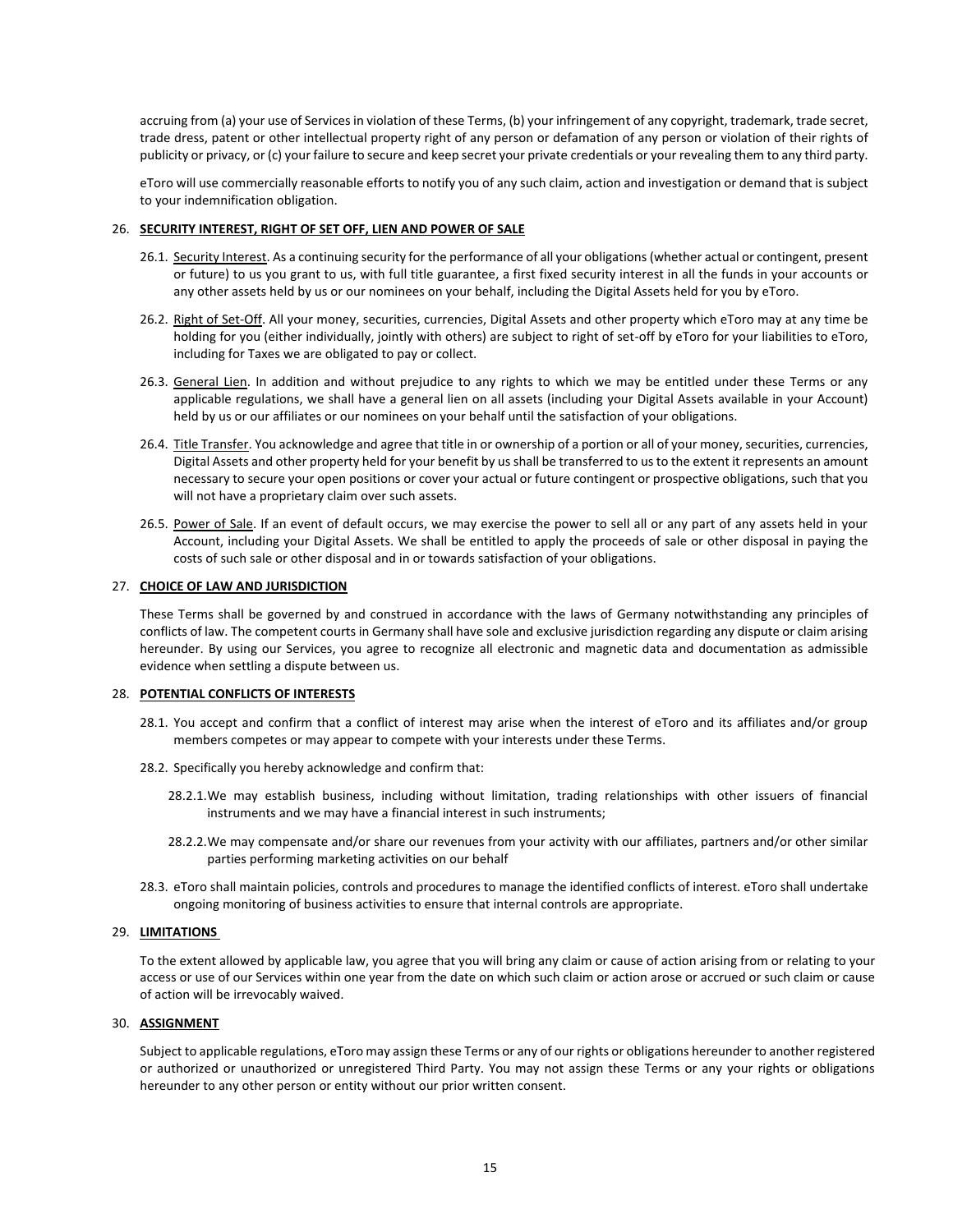## 31. **AMENDMENTS OF TERMS AND DISCONTINUANCE OF SERVICES**

- 31.1. We reserve the right to amend, revise, modify, and/or change these Terms and/or the Services at any time. All changes shall take effect immediately and such updated version of these Terms shall be published in our website. You are responsible for checking this page on our website/applications periodically in order to review the current version of these Terms. If you do not agree with any such modification, your sole and exclusive remedy is to terminate your use of the Services and close your Account. You agree that we shall not be liable to you or any third party for any modification or termination of the Services and/or these Terms, or suspension or termination of your access to the Services, except to the extent otherwise expressly set forth herein.
- 31.2. We may, in our sole discretion and without liability to you, with or without prior notice and at any time, modify or discontinue, temporarily or permanently, all or any portion of our Services.

# 32. **ERRORS**

In the event of an error, whether via our Services or otherwise, we reserve the right to correct such error and revise your transaction accordingly or to cancel the transaction.

#### 33. **LANGUAGE OF TERMS AND CONDITIONS**

eToro may elect to provide you with these Terms and Conditions and any other documentation, information and communications ("**Communications**") in various languages. By accepting these Terms and Conditions (in any language) you acknowledge and accept that: (a) eToro's official language is English; and (b) in the event of any discrepancy or inconsistency between any Communication in English and the same in another language, the Communication in English shall exclusively prevail.

## 34. **ENTIRE AGREEMENT**

These Terms, including the Privacy Policy and other terms, policies and guidelines incorporated by reference as well as any other policies published on our website, constitute the entire agreement between you and eToro and govern your use of the Services, superseding any prior agreements between you and eToro with respect to the Services. The following Sections will survive any termination of these Terms: [23,](#page-11-0) [25,](#page-13-0) [26](#page-14-1) an[d 27.](#page-14-2) Termination of these Terms shall not be construed to waive or release any claim that a party was entitled to assert at the time of such termination.

#### 35. **INDEPENDENT CONTRACTORS**

No third-party beneficiaries; Assignment. eToro and you are not legal partners or agents of each other; instead, our relationship is that of independent contractors. This contract is solely for your and our benefit. It is not for the benefit of any other person, except for permitted successors. You may not assign or delegate these Terms, your obligations, rights or responsibilities. Any attempt by you to do so is void. eToro may assign or delegate these Terms, its obligations, rights and responsibilities, in whole or in part, at any time with or without notice to you.

#### 36. **ENFORCEABILITY**

If any provision of these Terms is found by a court of competent jurisdiction or arbitrator to be invalid or unenforceable, the parties agree that the court or arbitrator should endeavor to give effect to the parties' intentions as reflected in the provision, and the other provisions of these Terms remain in full force and effect. If the court or arbitrator cannot do so, then the parties agree that the court or arbitrator should strike the invalid or unenforceable provisions, and that the remaining provisions be given their full force and effect.

#### 37. **COMPANY USE**

If you are using the Services on behalf of an organization, you are agreeing to these Terms for that organization and representing to eToro that you have the authority to bind that organization to these Terms (in which event, "you" and "your" will refer to that organization). Nevertheless, each individual that uses the Services or accepts these Terms on behalf of an organization agrees that the permissions given to eToro under these Terms, and the restrictions and limitations to the rights of persons and entities using the Services, apply to each such individual. You may use the Services only in compliance with these Terms and only if you have the power to form a contract with eToro and are not barred under any applicable laws from doing so.

#### 38. **INTERPRETATION**

The word "or" as used in these Terms has the meaning equivalent to "and/or". The terms 'include' and 'including' will be deemed to be immediately followed by the phrase "without limitation". Words used in these Terms in the singular, where the context so permits, shall be deemed to include the plural and vice versa. These Terms do not confer any rights or benefits to any third-party beneficiaries. The headings appearing at the beginning of sections have been inserted for identification and reference purposes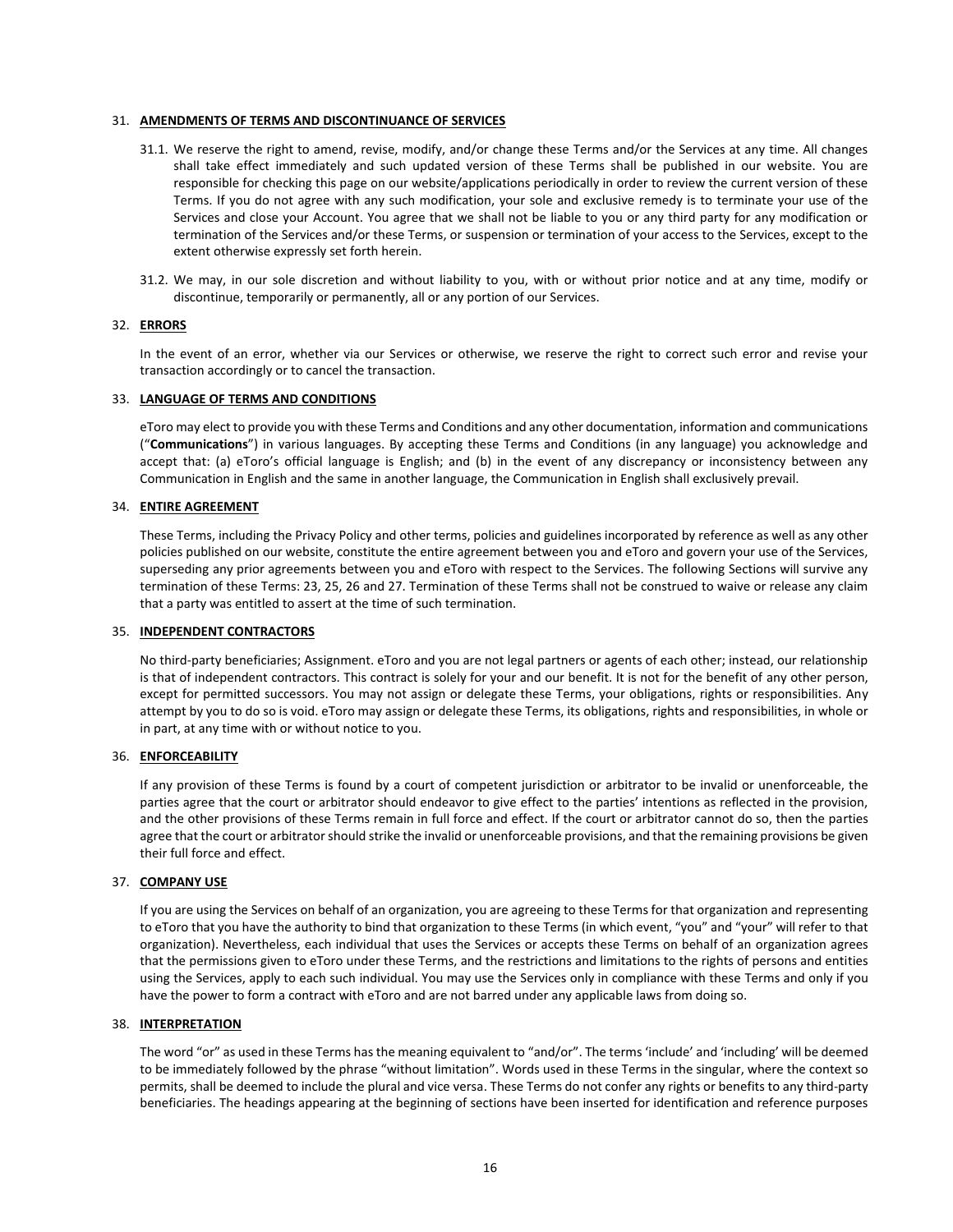only and must not be used to construe or interpret these Terms. The word "will" expresses an obligation equivalent to "shall". These Terms will not be construed in favour of or against any party by reason of the extent to which any party participated in the preparation of these Terms. We each agree to contract in the English language. No failure or delay by either party in exercising any right under these Terms will constitute a waiver of that right.

# 39. **NOTICES**

Except as otherwise specified in these Terms, all notices hereunder shall be in writing and shall be effectively given upon: (i) personal delivery, (ii) delivery of certified or registered mail, or by courier service, (iii) the first business day after sending by email. Notices shall be deemed to have been given, delivered and received upon receipt or attempted delivery (if receipt is refused), as the case may be, and the date of delivery identified by the applicable postal service on any return receipt card or confirmation by courier service, even if such delivery was refused. Notices to you will be addressed using the contact information you provided to us in connection with your Account. Notices to us will be address to us at our contact information below. Either party may update their contact information for notice purposes by giving the other party appropriate notice under this Section.

# 40. **CONTACT DETAILS AND CUSTOMER SUPPORT SERVICES**

eToro is committed to disclose information to its customers which may impact and/or be of material significance to its customers and we strive to provide the most professional customer support services required in order to protect its customers interest: if you find any inaccurate, not concise, misleading, insufficient or otherwise have any concern, you are welcome t[o contact us](https://www.etoro.com/customer-service) with any questions or concerns. To see our complaints procedure please click [here.](https://www.etoro.com/customer-service/?oc=true)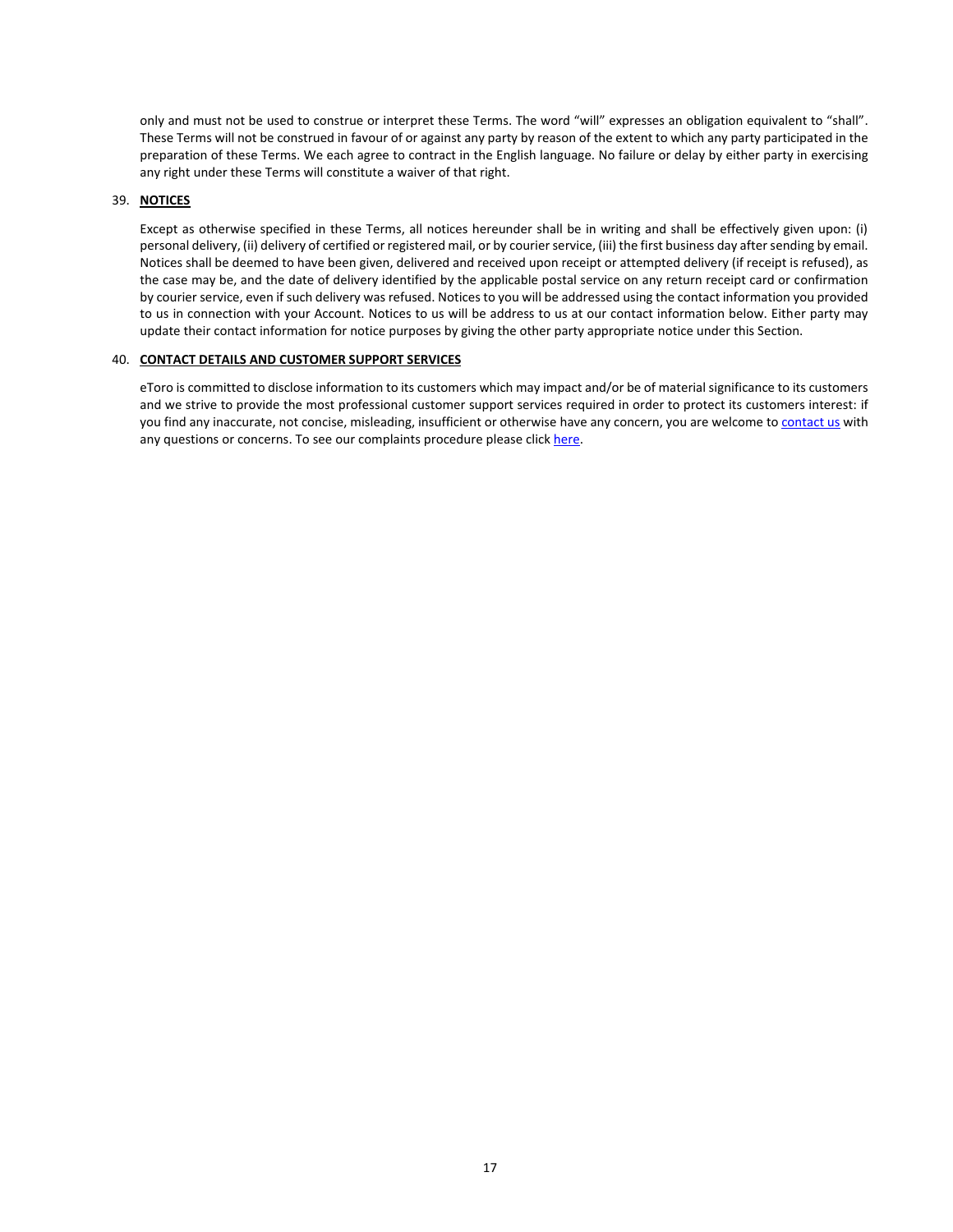#### **Appendix 1**

## **Prohibited Use, Prohibited Businesses and Conditional Use**

### **Prohibited Use**

You may not use your Account to engage in the following categories of activity ("**Prohibited Uses**"). The specific types of use listed below are representative, but not exhaustive. If you are uncertain as to whether or not your use of the Services involves a Prohibited Use, or have questions about how these requirements apply to you, please contact our customer service. By opening an Account, you confirm that you will not use your Account to do any of the following:

- **Investment Activity**: Making statements as to your eligibility to provide investment advice, portfolio management or any other services or activities which may require a license, registration or notification in your state of residency or in the residency states of our users.
- **Endorsements**: Making statements that eToro or its affiliates endorse, maintain any control or guarantee the accuracy or completeness of any content published, posted or shared by you with other users.
- **Unlawful Activity:** Activity which would violate, or assist in violation of, any law, statute, ordinance, or regulation (including any AML regulation), sanctions programs administered in the countries where eToro conducts business, or which would involve proceeds of any unlawful activity; publish, distribute or disseminate any unlawful material or information.
- **Abusive Activity:** Actions which impose an unreasonable or disproportionately large load on our infrastructure, or detrimentally interfere with, intercept, or expropriate any system, data, or information; transmit or upload any material to the eToro website that contains viruses, trojan horses, worms, or any other harmful or deleterious programs; attempt to gain unauthorized access to the eToro website, other users' Accounts, computer systems or networks connected to the eToro website, through password mining or any other means (such as a bot, a spider, or periodic caching of information stored by eToro); use Account information of another party to access or use the eToro website; or transfer your Account access or rights to your account to a third party, unless by operation of law or with the express permission of eToro ; modify, alter, tamper with, repair or otherwise create derivative works of the Services; damage, disable, overburden, or impair the Services (or any network connected to the Services); use the Services in any manner or for any purpose other than as expressly permitted by these Terms, the Privacy Policy, any eToro user guides and policies available via the Services.
- **Abuse Other Users:** Interfere with another individual's or entity's access to or use of any Services; defame, abuse, extort, harass, stalk, threaten or otherwise violate or infringe the legal rights (such as, but not limited to, rights of privacy, publicity and intellectual property) of others; incite, threaten, facilitate, promote, or encourage hate, racial intolerance, or violent acts against others; harvest or otherwise collect information from the eToro platform about others, including without limitation email addresses, without proper consent
- **Fraud:** Activity which operates to defraud eToro, eToro users, or any other person; provide any false, inaccurate, or misleading information to eToro.
- **Gambling:** Lotteries; bidding fee auctions; sports forecasting or odds making; fantasy sports leagues with cash prizes; internet gaming; contests; sweepstakes; games of chance; engage in phishing schemes or forgery or other similar falsification or manipulation of data.
- **Intellectual Property Infringement:** Engage in transactions involving items that infringe or violate any copyright, trademark, right of publicity or privacy or any other proprietary right under the law, including but not limited to sales, distribution, or access to counterfeit music, movies, software, or other licensed materials without the appropriate authorization from the rights holder; use of eToro intellectual property, name, or logo, including use of eToro trade or service marks, without express consent from eToro or in a manner that otherwise harms eToro or the eToro brand; any action that implies an untrue endorsement by or affiliation with eToro .
- Engage in transactions relating to money laundering, terrorist financing, proliferation of weapons of mass destruction; human trafficking; any goods or services that are illegal or the promotion, offer or marketing of which is illegal or that are offered in connection with illegal, obscene or pornographic content, depict children or minors in sexual postures, depict means of propaganda or signs of unconstitutional organizations glorifying war or violating human dignity; any goods or services, promotion, offer or marketing of which would violate copyrights, industrial property rights or other rights of any person; archeological findings; drugs, narcotics or hallucinogens; weapons of any kind; illegal gambling services; Ponzi, pyramid or any other "get rich quick" schemes; goods that are subject to any trade embargo; media that is harmful to minors and violates laws and, in particular, the provision in respect of the protection of minors; body parts or human remains;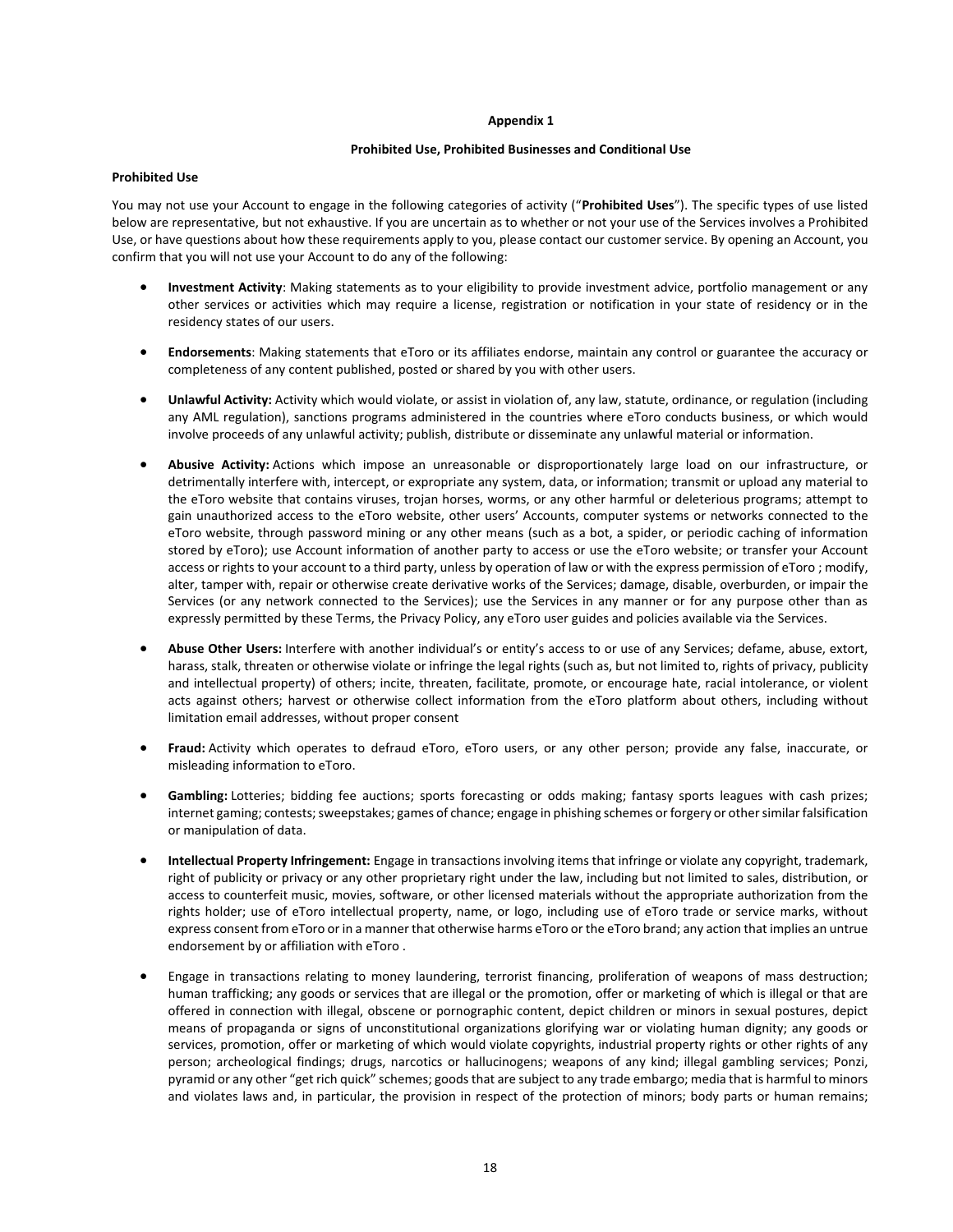protected animals or protected plants; weapons or explosive materials; or any other illegal goods, services or transactions.

## • **Prohibited Trading Techniques:**

Circumvention & Reverse Engineering. You shall not unlawfully access or attempt to gain access, reverse engineer or otherwise circumvent any security measures that we have applied to our system.

Artificial Intelligence Software. It is absolutely prohibited to use any software, at our sole discretion, which purpose is to apply any kind of artificial intelligence analysis to our system relating to the use of our Services.

Abusive trading technique. You shall not engage in trading strategies aimed at exploiting errors in prices and/or concluding trades at off-market prices, or taking advantage of internet delays (such a scalping or sniping). You are also prohibited from entering into transactions or combinations of transactions which taken together or separately are for the purpose of manipulating our platform for gain.

#### **Prohibited Businesses**

In addition to the Prohibited Uses described above, the following categories of businesses, business practices, and sale items are barred from the Services ("**Prohibited Businesses**"). Most Prohibited Businesses categories are imposed by Card Network rules or the requirements of our banking providers or processors. The specific types of use listed below are representative, but not exhaustive. If you are uncertain as to whether or not your use of the Services involves a Prohibited Business, or have questions about how these requirements apply to you, please contact us at <https://www.etoro.com/customer-service/>

By opening an Account, you confirm that you will not use the Services in connection with any of following businesses, activities, practices, or items:

- **Investment and Credit Services:** Securities brokers; mortgage consulting or debt reduction services; credit counseling or repair; real estate opportunities; investment schemes
- **Restricted Financial Services:** Check cashing, bail bonds; collections agencies.
- **Intellectual Property or Proprietary Rights Infringement:** Sales, distribution, or access to counterfeit music, movies, software, or other licensed materials without the appropriate authorization from the rights holder
- **Counterfeit or Unauthorized Goods:** Unauthorized sale or resale of brand name or designer products or services; sale of goods or services that are illegally imported or exported or which are stolen
- **Regulated Products and Services:** Marijuana dispensaries and related businesses; sale of tobacco, e-cigarettes, and e-liquid; online prescription or pharmaceutical services; age restricted goods or services; weapons and munitions; gunpowder and other explosives; fireworks and related goods; toxic, flammable, and radioactive materials; products and services with varying legal status on a state-by-state basis
- **Drugs and Drug Paraphernalia:** Sale of narcotics, controlled substances, and any equipment designed for making or using drugs, such as bongs, vaporizers, and hookahs
- **Pseudo-Pharmaceuticals:** Pharmaceuticals and other products that make health claims that have not been approved or verified by the applicable local or national regulatory body
- **Substances designed to mimic illegal drugs:** Sale of a legal substance that provides the same effect as an illegal drug (e.g., salvia, kratom)
- **Adult Content and Services:** Pornography and other obscene materials (including literature, imagery and other media); sites offering any sexually-related services such as prostitution, escorts, pay-per view, adult live chat features
- **Multi-level Marketing:** Pyramid schemes, network marketing, and referral marketing programs
- **Unfair, predatory or deceptive practices:** Investment opportunities or other services that promise high rewards; Sale or resale of a service without added benefit to the buyer; resale of government offerings without authorization or added value; sites that we determine in our sole discretion to be unfair, deceptive, or predatory towards consumers
- **High risk businesses:** any businesses that we believe poses elevated financial risk, legal liability, or violates card network or bank policies

**Conditional Use**